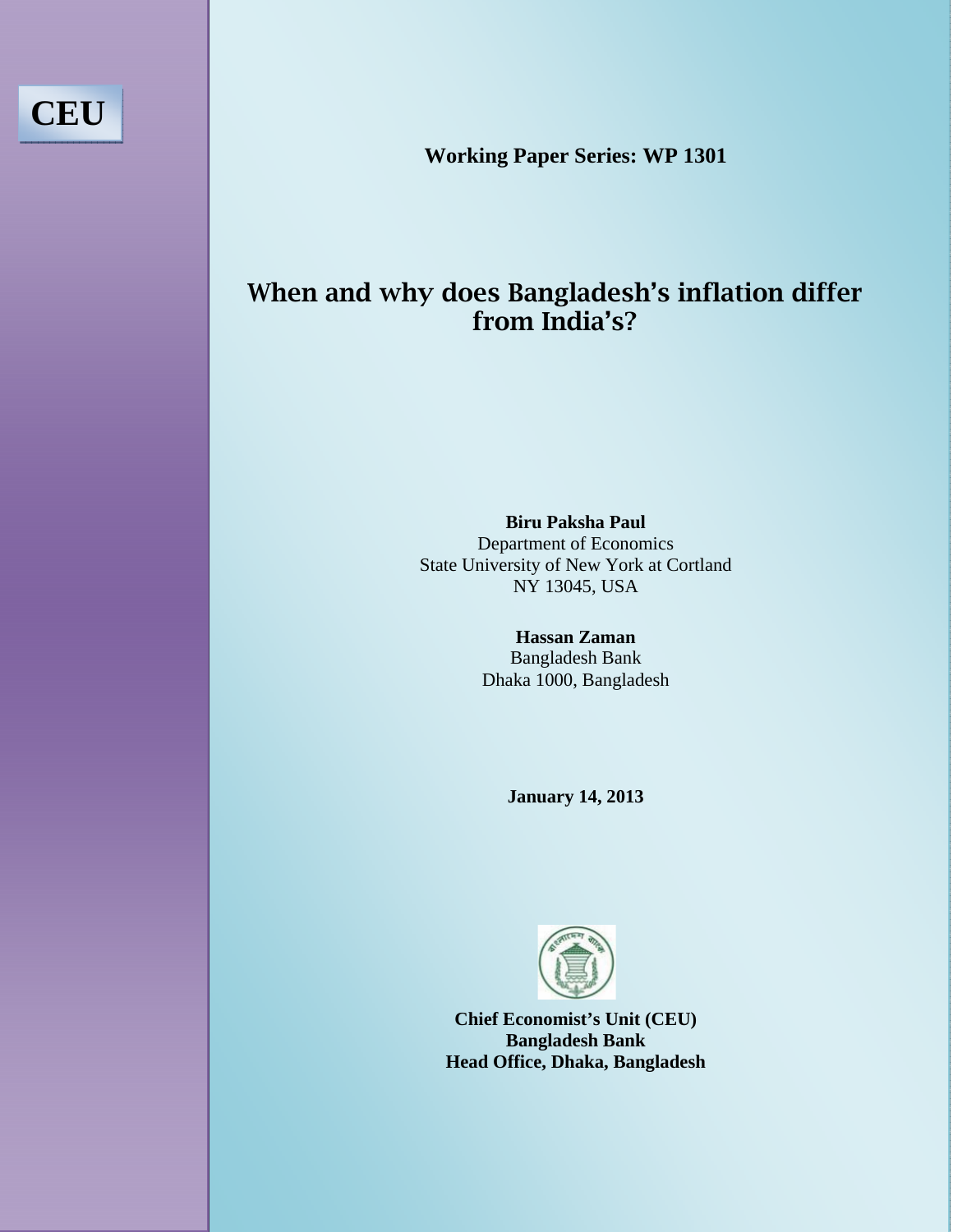# When and why does Bangladesh's inflation differ from India's?

**Biru Paksha Paul**  Department of Economics State University of New York at Cortland NY 13045, USA

> **Hassan Zaman**  Bangladesh Bank Dhaka 1000, Bangladesh

#### **ABSTRACT**

India and Bangladesh share a common historical background, geographical proximity, institutional similarities, and a policy shift towards economic liberalization since the early 1990s. Inflation between these countries, however, often remains remarkably different, and the series of inflation differential between them does not follow any consistent pattern over time, suggesting an intriguing area of investigation. Working over the 1979- 2010 period, this study finds support in favor of the Friedman hypothesis of the primacy of money supply in determining inflation in a country after accounting for supply shocks. In an Autoregressive Distributed Lag (ADL) model, this work shows that Bangladesh experienced higher inflation than India whenever Bangladesh's money supply grew faster than India's. The same is true for India as well, suggesting that both central banks must maintain their restrained stance in money supply if they need to lower inflation.

Key words: inflation differential, money-growth differential, monetary phenomenon, ADL model, Bangladesh economy, Indian economy

JEL Codes: E31, P44, E52, E63, N15, O23, O57

We are thankful to comments of the participants of the seminar on this topic held at Bangladesh Bank on August 13, 2012. Corresponding author: biru.paul@cortland.edu Tel: 607 753 4110, Fax: 607 753 5983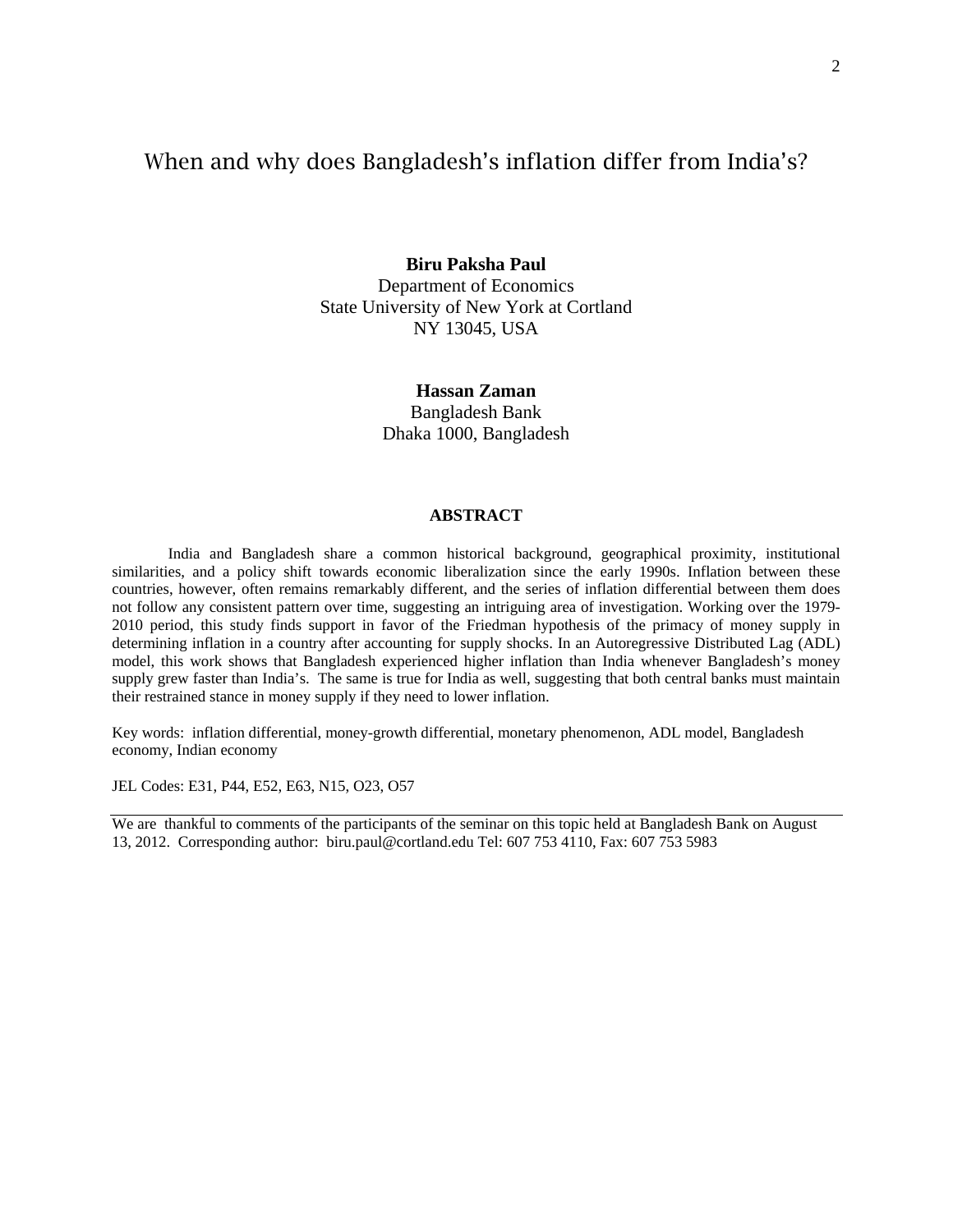#### **I. INTRODUCTION**

While Bangladesh and India, the two fastest growing economies of South Asia, have many economic aspects in common, their inflation series often deviate from each other without setting a common pattern. Hence, the inflation differential, which can be measured by subtracting India's inflation from Bangladesh's, remains an intriguing area of investigation. The monetarist interpretation of inflation, which is also referred to as the Friedman hypothesis, claims that money supply primarily determines the level of inflation in a country (Friedman 1963, 1977). As Friedman (1963) asserts, inflation is always and everywhere a monetary phenomenon. This view, however, is not entirely endorsed particularly in developing economies where other structural and supply-shock related issues are likely to influence inflation (see Sargent and Wallace 1981, Montiel 1989). Moreover, with the advent of globalization, the factors such as the exchange rate, world inflation, and remittances may play an increasingly important role in finding the inflation differential between these nations in South Asia where economic openness is gathering momentum.

This scenario has raised a number of questions such as 1) Can money growth explain the differences in inflation between Bangladesh and India? 2) Can the open-economy factors such as the exchange rate, world inflation, and remittances explain the inflation differential better than the moneygrowth differential between these nations? 3) Which country's inflation shows a higher level of sensitivity to money growth? 4) What are the policy implications for the central banks as well as the governments of these countries if money-growth differentials can explain inflation differentials between these economies?

Although the amount of research on inflation of these countries is voluminous, a comparative study of inflation between these two emerging neighbors is starkly absent. There is no single work with the reasoning of the inflation differential and devising policy prescriptions for these two emerging markets of South Asia. This study fills that gap by addressing the questions as mentioned above.

We collect annual data from the World Development Indicators (WDI 2012) of the World Bankover the period from 1979 to 2010. To briefly preview the results, our study finds support in favor of the Friedman hypothesis of how money supply primarily determines inflation in a country. The inflation differential between Bangladesh and India appears to be a monetary phenomenon once the country-specific and global supply shocks are accounted for. Our work has two layers: the country level and the differential-variable level that integrates data from both countries. The estimation results, derived through Autoregressive Distributed Lag (ADL) models, are consistent across the layers. This empirical work shows that Bangladesh experienced higher inflation than India whenever Bangladesh's money supply grew faster than India's, and the converse is also true.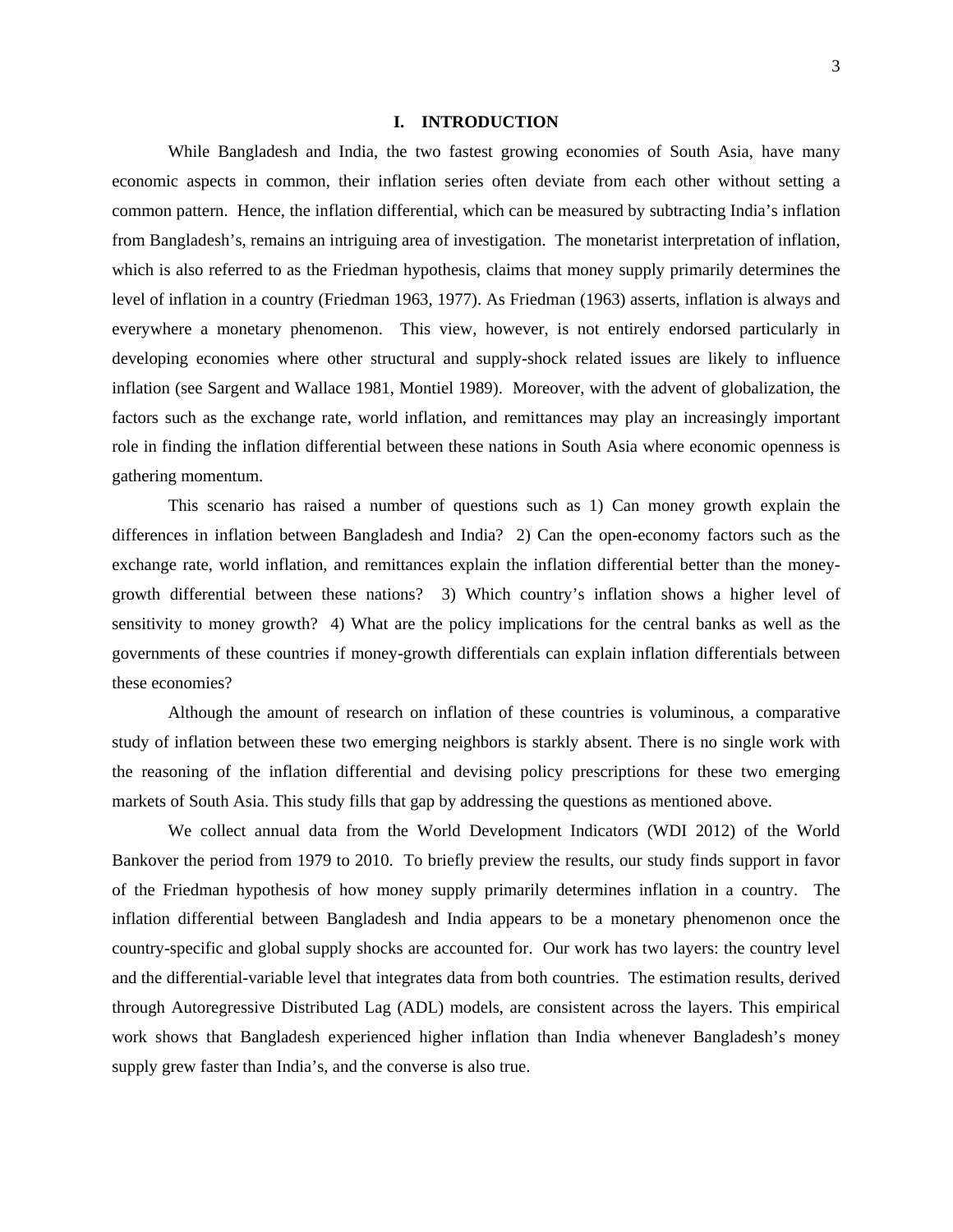The remainder of this work comprises six sections. The next section presents literature review on inflation in these two countries. Section III justifies the selection of variables and describes data issues. Methodology is presented in Section IV. Section V describes period-wise statistics, unit root tests, correlation coefficients, and Granger causality tests. ADL estimations and analyses are presented in Section VI, and Section VII concludes.

### **II. LITERATURE REVIEW**

The main objective of this paper is to find the principal determinants of inflation in Bangladesh and India, and to examine whether these determinants can explain the inflation differential between these two nations. While the literature on inflation has a respectable volume in each country, here we present only selected papers that exclusively focus on inflation determinants in each country.

The number of studies on Bangladesh's inflation, however, is much less than that on India's. Taslim (1982) is one of the pioneering studies on Bangladesh's inflation determinants. He attempts to analyze the inflationary process in Bangladesh in the light of the structuralist-monetarist controversy. To this end, three models of inflation are constructed and tested: a purely structuralist one, a purely monetarist one, and a hybrid model. Taslim finds that the hybrid model performs best, suggesting that at least for Bangladesh, both sets of factors are relevant. He concludes that money growth and exchange rate movements are key determinants of inflation as are structural bottlenecks in Bangladesh.

Working over the 1974Q2-1985Q4 period, Hossain (1989) finds that global commodity prices, real permanent income, real money growth, lagged inflation, and change in the terms of trade between traded and non-traded goods are responsible for explaining inflation in Bangladesh. He also confirms that temporary shocks such as crop failures cause inflation if there is monetary accommodation.Chowdhury et al. (1996) use quarterly data over the 1974-1992 period and investigate the relationship between money, prices, output, and the exchange rate in Bangladesh. They argue that inflationary pressure in Bangladesh is not entirely caused by monetary factors.

Akhtaruzzaman (2005) works over the 1973Q1-2002Q2 period and identifies the variables, which are believed to generate inflation in Bangladesh. He finds that the exchange rate, money supply, and the deposit interest rate have statistically significant roles in explaining the inflationary process of Bangladesh. Rahman (2005) works with quarterly data from 1974 Q1 to 2003 Q4. He finds that real income growth positively affects inflation. The main message of his paper is that the absence of pure monetary neutrality exists in Bangladesh. Covering the period from 1980 to 2008, Mujeri et al. (2009) find the application of the P-star model for measuring inflationary pressure in Bangladesh. They estimate inflation as a function of the output gap along with other factors.

In another paper Hossain (2010) investigates the behavior of broad money demand in Bangladesh using annual data over the period 1973-2008. His empirical results suggest the existence of a causal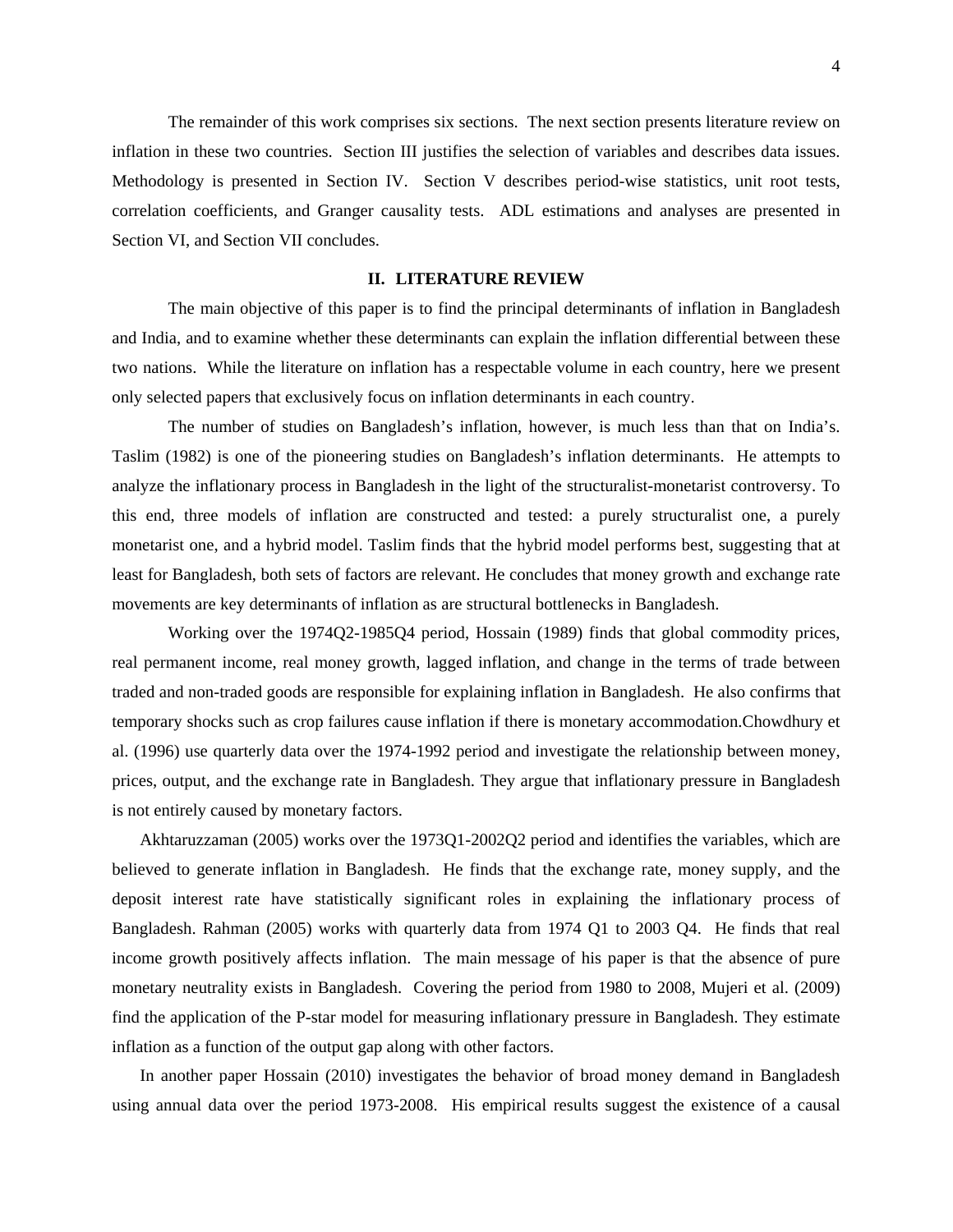relationship between money growth and inflation.Nasir (2011) uses annual data from 1982 to 2005 and incorporates three new measures of institutional rigidities to estimate an inflation model for Bangladesh. He finds that a higher degree of institutional rigidities leads to higher inflation rates in Bangladesh. Evidence in his work also suggests that inflation is unlikely to be a monetary phenomenon in Bangladesh.

Given the varied results of the works on Bangladesh, the main reasoning for its inflation still remains inconclusive, demanding further investigation into this topic. The papers of India's inflation convey the similar message of controversy over the main factors of inflation in the country. The direction of causality between money supply and inflation is another inconclusive area as well.

Rangarajan and Arif (1990) use data over the 1961-1985 period and find that that money supply mainly determines the price level in India and thus its inflation. They ascertain that the price effects of an increase in money supply are stronger than the output effects in the country. Dave and Rami (2008) used data from June 1953 to December 2005 and argue that reverse Granger causality from price to money supply exists as far as the Indian economy is concerned.

Kar and Sinha (2009) report estimates from some heuristic models that allow the data to select important determinants of Indian WPI inflation during 1971-2004. They find that current growth in money supply, income, agricultural output, and imports are the most important determinants of inflation. In their study, however, money supply alone is the most important contributing variable during 1981- 2004. GDP growth, as they show, counters the inflation rate quite substantially.

Mishra et al. (2010) work over the period 1950-51 to 2008-09 and find unidirectional causality from price level to money supply and output in the long run. They also find bidirectional causality between money supply and price level in the short run. Their results infer that money is not neutral and inflation is a short-run monetary phenomenon in India. Patra and Ray (2010) work with the Indian data over the period from April 1997 to December 2008. They argue that inflation expectations in India are influenced by movements in food and fuel prices, as well as the output gap, real interest rates, and the exchange rate. As they note, monetary policy in India has traditionally been conducted in a manner that has anchored inflation expectations around a threshold of 5 percent.

Rami (2010) examines the relationship between money, price and output using pair-wise Granger causality tests on annual data of the Indian economy covering a period from 1951 to 2005. The results in Rami's paper strongly support the monetarists view and partially supports the Keynesian view. However, these relationships in his work are sensitive to the lag length selections. Joshi and Acharya (2011) examine the relationship between international prices of primary commodities and domestic inflation in India for the period 1994 to 2007. The empirical results show that cointegration between international and domestic prices have grown stronger in the period since 2000.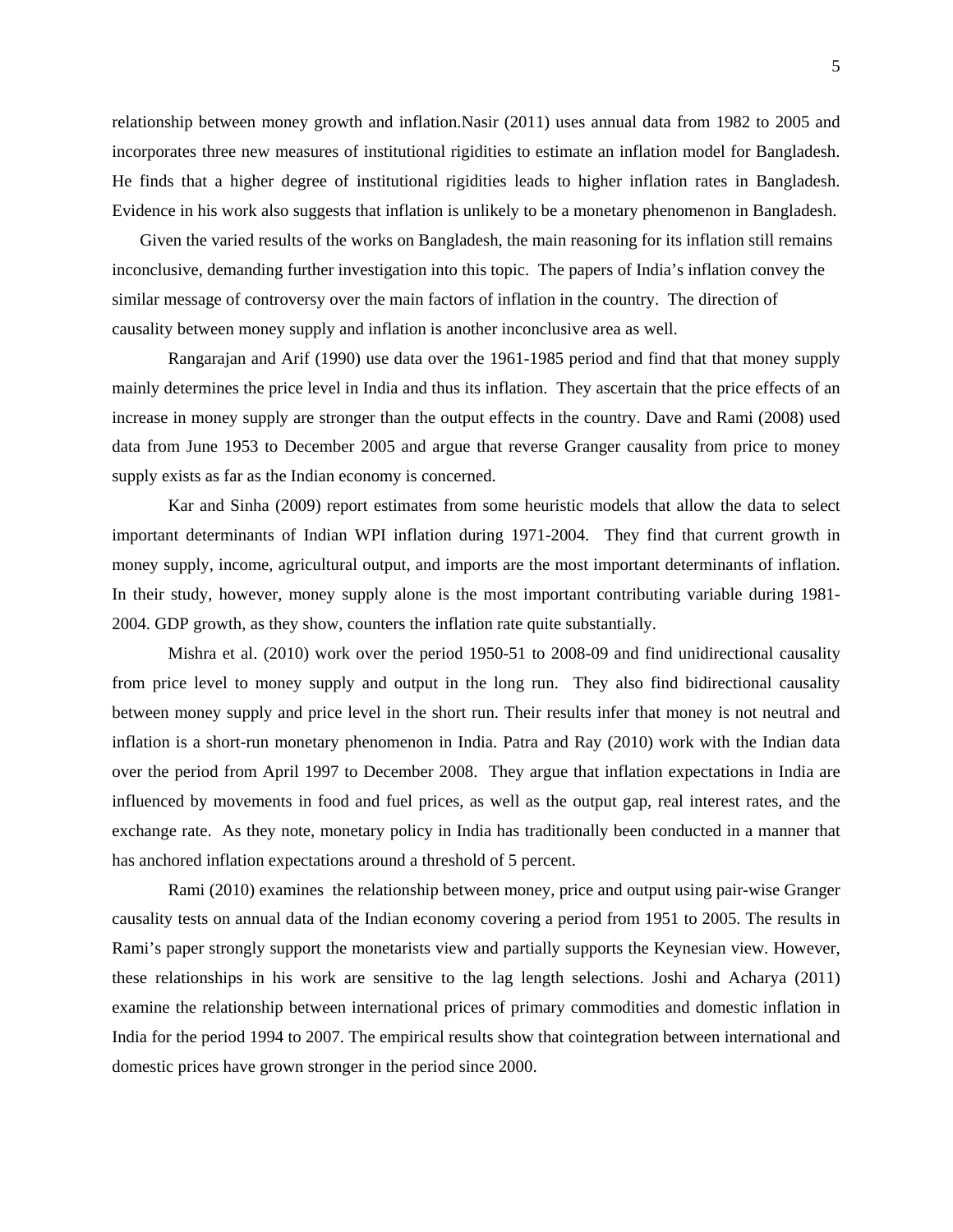Although a number of papers have examined the determinants of inflation separately at the country level, none of the papers focused on the reasons of the inflation differential between these economies. Moreover, the direction of causality between money and inflation still remains inclusive in both nations, warranting further examination in this regard.

### **III. SELECTION OF VARIABLES AND DATA ISSUES**

Based on literature and theory, we create a list of variables, which are most likely to be determinants of inflation in South Asia. Given the frequency of data and the sample size, it would be pragmatic for us to remain as parsimonious as possible in selecting the possible determinants of inflation. Apart from the variables of money growth, inflation, and their differentials, we further include remittance growth, the output gap, the exchange rate, and world inflation.

Both Bangladesh and India have been experiencing impressive remittance inflows for the last two decades. Both countries fall in the group top-10 remittance recipient countries of the world. In 2010, India topped the list with an amount of 55 billion U.S. dollars. Bangladesh earned 11 billion dollars of remittances and occupied the seventh position in that list, after China, Mexico, Philippines, France, and Germany (WB 2011). Despite a high amount for India, remittances covered only 3.13 percent of its GDP in 2010. The corresponding figure for Bangladesh was 11 percent of its GDP in the same year (WDI 2012). Remittances are often assumed to be inflationary, justifying the inclusion of this variable (see Caceres and Saca 2006, Lopez et al. 2007).

A positive output gap can also be inflationary in South Asia as per the notion of the Phillips curve (see Paul 2009, Singh et al. 2011). If the output gap is above the long-run trend, workers tend to raise their wage, and wage-push inflation is likely to follow. The Lucas supply curve is essentially the same as the expectations-augmented Phillips curve with core inflation replaced by expected inflation. Both state that if we neglect disturbances to supply, output is above normal only to the extent that inflation is greater than expected (see Romer 2006:278). Simply, a positive output gap is expected to have a positive association with inflation, suggesting the inclusion of the output gap in this estimation.

In the last 32 years of our sample, South Asian countries experienced more devaluation against the US dollar than appreciation of their currencies. Devaluation in the exchange rate is likely to increase the prices of imported goods, creating a pressure on a country's inflation. A currency revaluation will trigger opposite results on inflation (see Aigbokhan 1991, Honohan and Lane 2003, Imimole and Enoma 2011). However, these effects are contingent on a number of factors such as 1) how an exchange rate is maintained in a country 2) how much proportion of GDP the imported goods occupy, and 3) how the government controls prices. For both Bangladesh and India, these factors may dampen the theoretical effect of the exchange-rate movements on inflation.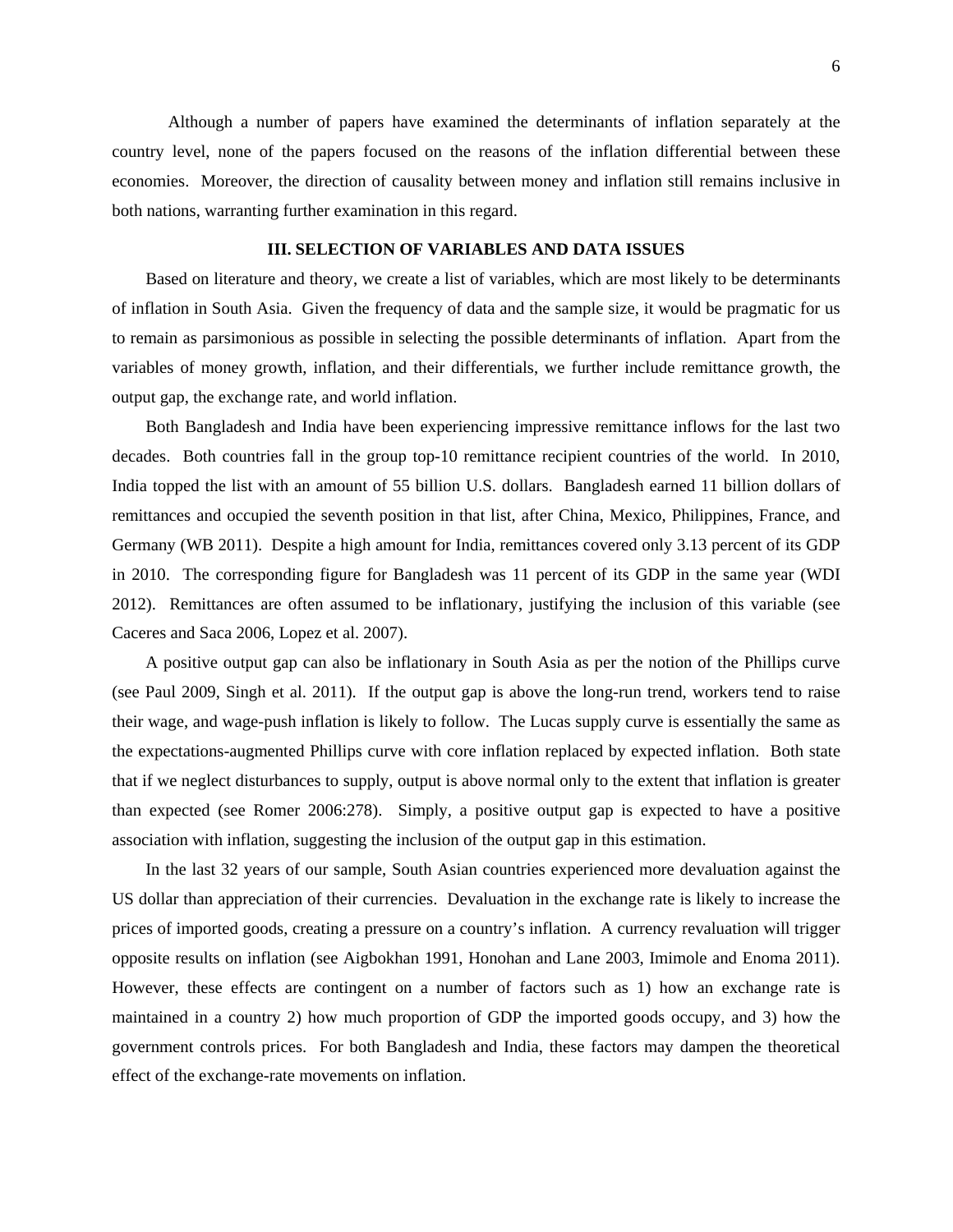Despite the progress of liberalization in these countries, price control is still prevalent for many imported goods, and particularly, for fuel. In essence, the exchange rate in these countries experience managed float instead of their proclaimed free float. Given this reality, the effects of the exchange-rate movements on inflation may not be as visible as expected. The CPI-based world inflation is likely to affect domestic inflation in these two countries. Again, the possibility may be distorted due to price control, which is gradually being phased out with the progress of liberalization in these countries.

While this work includes both Bangladesh and India, the data availability for Bangladesh works as the limiting factor in this study. The data on inflation based on the Consumer Price Index (CPI) begin in 1987 in Bangladesh, leaving only 24 observations and thus making our estimations non-robust. Hence, we take inflation based on the Gross Domestic Product (GDP) deflator that begins since Bangladesh's independence in 1971. Now the series of money growth becomes the next constraint, which does not begin until 1975. We, however, need to begin in 1979 to avoid some serious outliers in inflation evident until 1978. Bangladesh's inflation in 1978, for example, was 26%, which can be treated as an outlier from the hindsight. Outliers always distort the estimations and provide spurious coefficients. The postindependence years of Bangladesh, a totally war-ravaged country, experienced huge fluctuations and serious outliers in all macro variables including inflation. That is why most time-series studies on Bangladesh begin in the late 1970s or early 1980s (see Hussain and Naeem 2009, Mamun and Nath 2005, Paul 2011). Similarly, our study begins in 1979 as well.

We collect data on inflation, money growth, remittances, GDP, and the exchange rate for both countries from the WDI (2012).Bangladesh uses broad money (M2) as a key operational target as discussed in the Monetary Policy Statement of Bangladesh Bank (MPS 2012, see also GOB 2012). In Indian literature and studies by the Reserve Bank of India (RBI) in particular, both M2 and M3 are used for money supply. As an RBI study by Ramachandran et al. (2010) asserts, two official measures of monetary aggregates, M2 and M3, are used to understand their role in inflation. We use M2due to its operational use in both countries, and calculate money growth from this variable for both countries in a consistent manner.

GDP has been used to calculate the output gap for each country. First, we take log of the variable, and second, the output gap is derived by de-trending GDP with the Hodrick-Prescott filter. The exchange rate can be defined in two ways. It is the value of one unit domestic currency in terms of the US dollars in our exercise. The variable of global inflation based on the CPI has been collected from the WDI as well. Although it does not matter which way we measure the differential variables, we derive both inflation and money-growth differentials by subtracting India's variable from the respective variable of Bangladesh.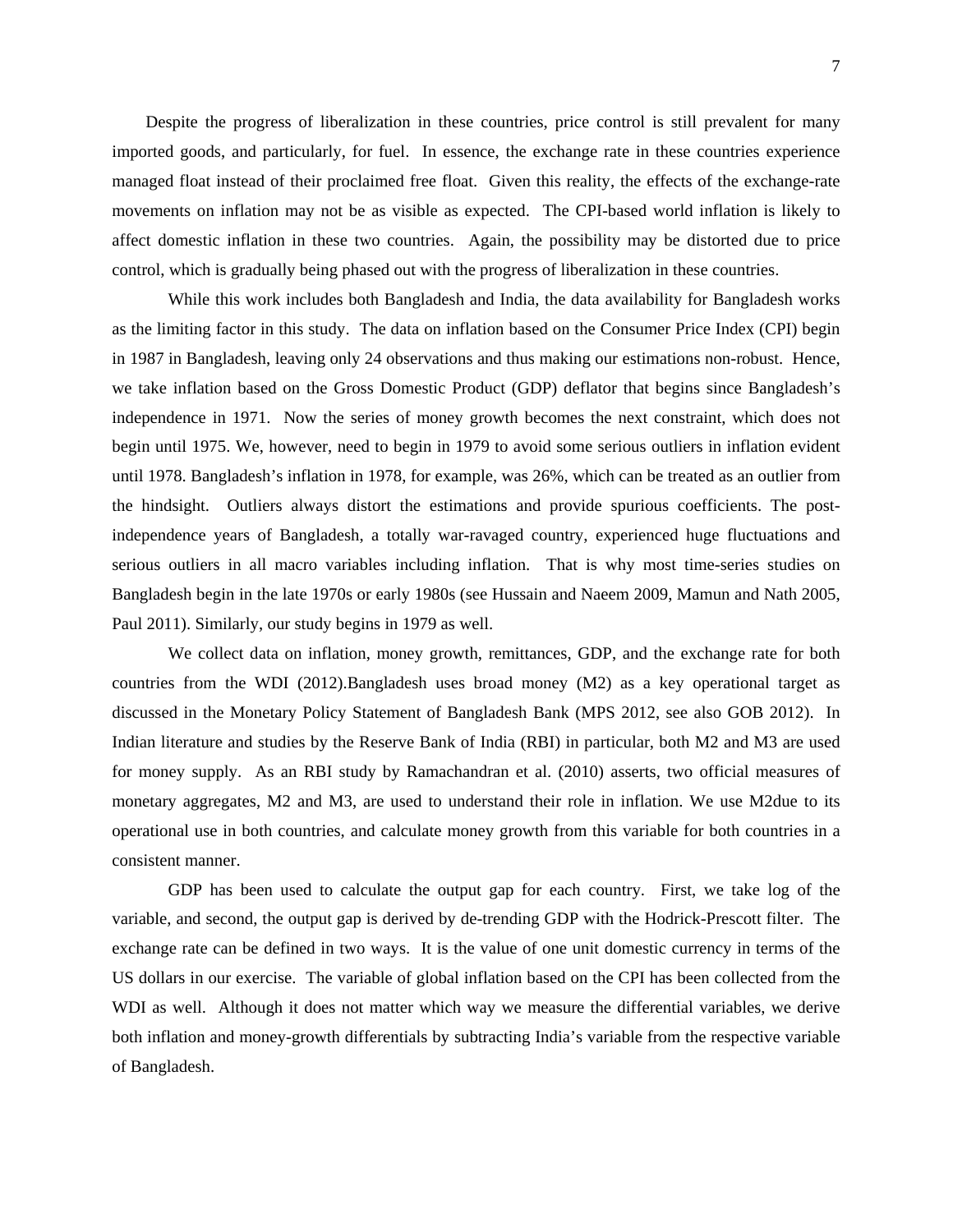#### **IV. METHODOLOGY**

Since the objective of the paper is to examine the determinants of the inflation differential between Bangladesh and India, we need to confirm zero degree of integration for each variable. Otherwise, the variables cannot be used for correlation, causality, and OLS estimations if they characterize different degrees of integration. Thus, first we need to make sure that the series are free of unit roots, i.e. the series are stationary to make all results valid and all estimates consistent (see Enders 2010:318).

Usually the Augmented Dickey-Fuller (ADF) test is widely used in this regard (Dickey and Fuller 1979, 1981). Phillips and Perron (1988) proposed a modification of the Dickey-Fuller (DF) test and have developed a comprehensive theory of unit roots. The Phillips-Perron (PP) test has introduced a t-statistic on the unit-root coefficient in a DF regression, corrected for autocorrelation and heteroskedasticity. Formally, the power of a test is equal to the probability of rejecting a false null hypothesis.

Monte Carlo simulations show that the power of the various DF tests can be very low (Enders 2010:234). Maddala and Kim (1998:107) comment that the DF test does not have serious size distortions, but it is less powerful than the PP test. Choi and Chung (1995) assert that for low frequency data like mine the PP test appears to be more powerful than the ADF test. Accordingly, we adopt the PP methodology to test unit roots in the variables.

Once stationarity in all variables is confirmed, we will run a comprehensive correlation test with money growth and inflation including different lags of plausible length appropriate for annual data as per the following specifications:

$$
\rho = [mg_{t-i}, \pi_t] \text{ and } \rho = [mg_t, \pi_{t-j}], \text{ } i = 0,1,2. \text{ } j = 1,2. \tag{1}
$$

$$
\rho = [mgd_{t-i}, \pi d_t] \text{ and } \rho = [mgd_t, \pi d_{t-j}], \text{ } i = 0, 1, 2. \text{ } j = 1, 2. \tag{2}
$$

where  $\rho$  stands for correlation,  $mg$  denotes money growth,  $\pi$  represents inflation, and  $t$  is time in year. The similar tests will be conducted with money-growth and inflation differentials as shown in Equation (2), where *mgd* is money-growth differential and π*d* stands for inflation differential. The significance of each correlation coefficient will be tested as well. If any relationship is found, the direction by which one variable affects another will be tested by Granger causality tests with plausible length of lags:

$$
\pi_{t} = c + \theta_{j} \sum_{j=1}^{q} m g_{t-j} + \varepsilon_{t}, \quad q = 1, 1...2, 1....3.
$$
\n
$$
mg_{t} = c + \beta_{i} \sum_{i=1}^{p} \pi_{t-i} + \varepsilon_{t}, \quad p = 1, 1...2, 1....3.
$$
\n
$$
(3)
$$
\n
$$
(4)
$$

*i*

where *c* stands for constant, and 
$$
\varepsilon
$$
 denotes the error term in the estimation. All notations are as before.  $\theta$  and  $\beta$  are the coefficients of money growth and inflation, respectively. The similar estimation is run for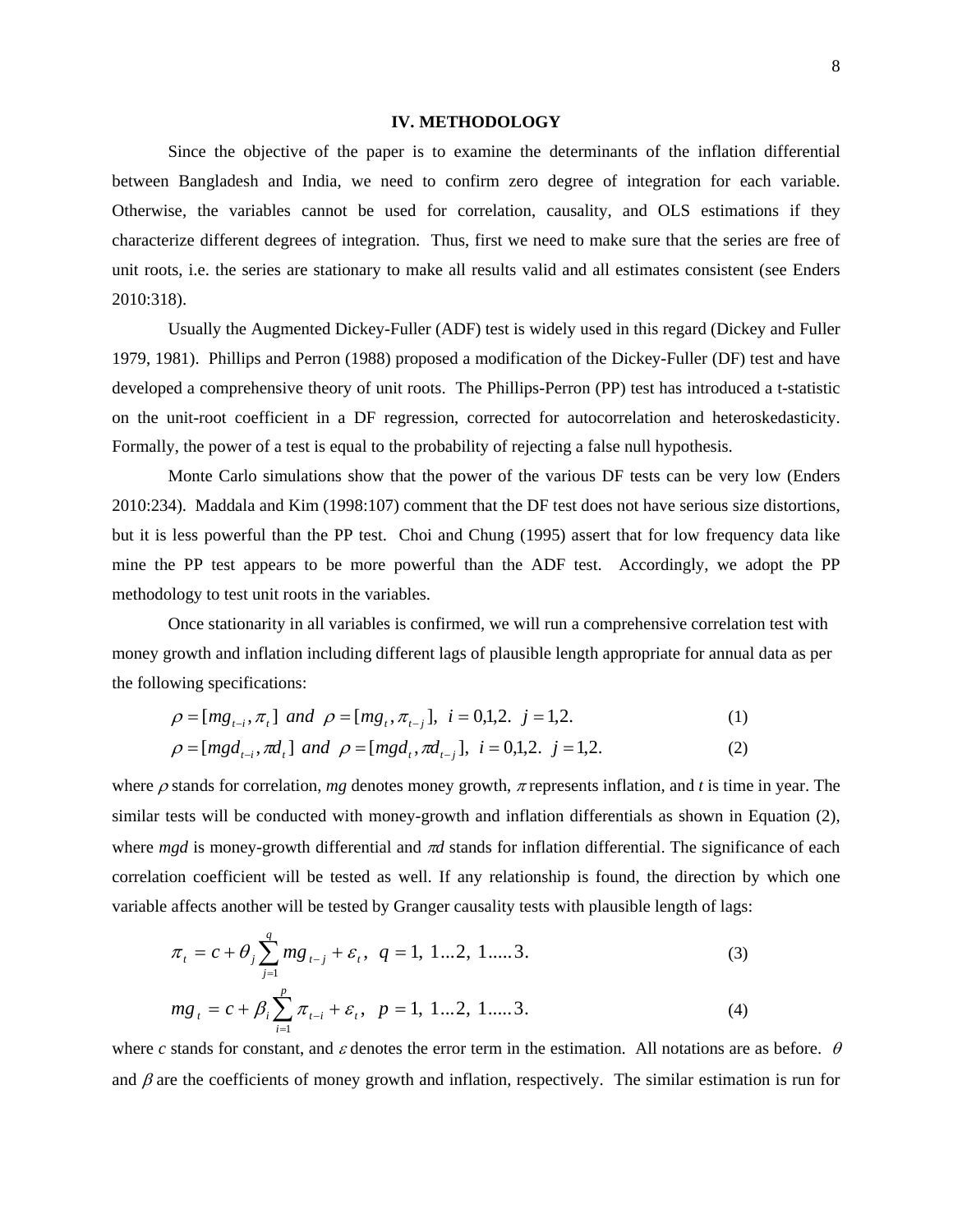both differential variables. The *F-*statistics at different lags will be tested to understand the direction of causality.

Although we intend to see the influence of the money-growth differential on the inflation differential between the two countries, first we need to start with each of the countries separately. We will examine the role of money growth in affecting inflation, first in Bangladesh and next in India. Accordingly, we will estimate inflation in both Bangladesh and India by including a number of regressors such as remittance growth, the output gap, the exchange rate, and world inflation in addition to money growth.

Since the actual data generating process is unknown, we keep experimenting on different specifications. When the specification uses the lagged dependent variable in the RHS where other exogenous variables appear in the contemporaneous and lagged fashion, this type of specification is called ADL model (Enders 2010:286, Stock and Watson 2011:537):

$$
\pi_t = c + \beta_i \sum_{i=1}^p \pi_{t-i} + \theta_j \sum_{j=0}^q m g_{t-j} + X_t + D_1 + \varepsilon_t
$$
\n(5)

where *X* denotes a bunch of variables such as remittance growth, the output gap, the exchange rate, and world inflation. $D_l$  represents any country level dummy or dummies. Other notations are the same as before. If this ADL model estimated at the country level gives significant $\theta$ , the monetary interpretation of inflation will get its ground, and we will run the model with differential variables as below:

$$
\pi d_t = c + \beta_i \sum_{i=1}^p \pi d_{t-i} + \theta_j \sum_{j=0}^q mg d_{t-j} + \Delta X_t + D_1 + \varepsilon_t
$$
 (6)

where ∆ signifies the first difference operator, and other notations are the same as defined before. The RHS variables under *X* may be either in the differential form or in the country-specific original form based on whichever becomes significant in the estimation.

A fundamental idea in the Box-Jenkins approach is the principle of parsimony (Box and Jenkins 1976). It suggests using other selection criteria as more appropriate measures of the overall fit of the model. To that end, the Autocorrelation Function (ACF) and Partial ACF (PACF) derived from the correlogram and some experimentation will be engaged to derive an optimal specification of the model of inflation differential. Simply, the goal will be to select a stationary and parsimonious model that has a good fit.

After every estimation, we will look for the R-squared value. Incorporating additional regressors will necessarily increase fit along with the R-squared value at the cost of reducing degrees of freedom. Hence, the adjusted R-squared value that takes degrees of freedom into account will also be checked. While both the Akaike Information Criterion (AIC) and Schwarz Bayesian Criterion (SBC) are mostly used for model selection, we will rely on the SBC since it selects a more parsimonious model than the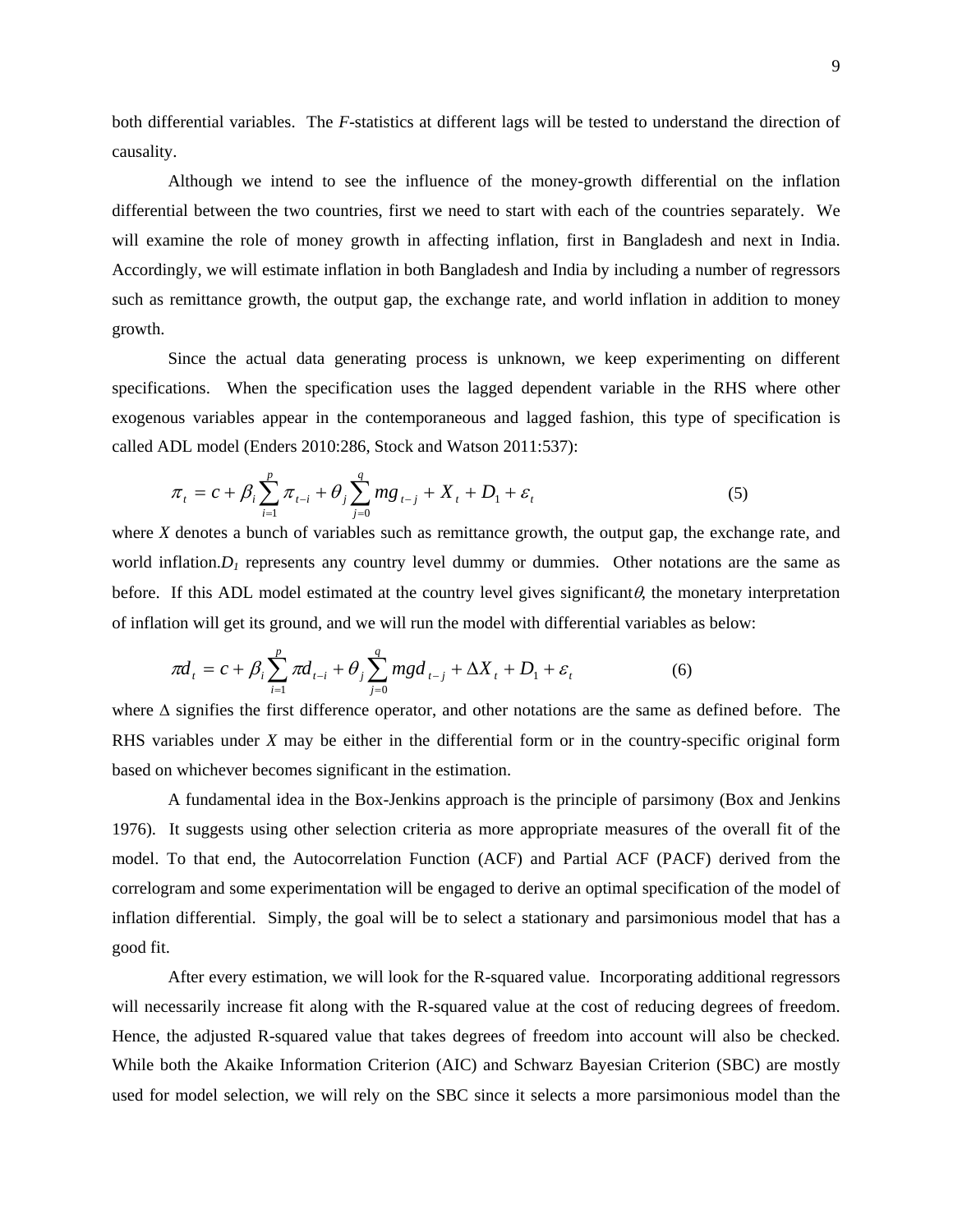AIC (Enders 2010:120). The objective of a parsimonious model is to minimize the values of the SBC. We need to be parsimonious given the sample size of our low frequency data. Nelson (1991) refers to Hannan (1980) and argues that the SBC provides consistent-order estimation in linear autoregressive models.

The final stage of diagnostic checking ensures that the residuals from the estimated model mimic a white-noise process. The absence of serial correlation, heteroskedasticity, non-normal errors in residuals, and specification errors will be required at this stage. Serial correlation will be tested with the Q-statistics of the ACF and PACF derived from the correlogram of residuals at conventional lag lengths (Ljung and Box 1978). We will check the Q-statistics at the lag lengths of 1, 4, and 8, which appear to be sufficient for annual data. The Q-statistics from the correlogram of squared residuals will be checked for the remaining ARCH errors, whose presence will require estimating the model in an ARCH or GARCH specification.

The check for non-normality in residuals will be conducted with the Jarque-Bera (J-B) statistic. The Ramsey Regression Equation Specification Error Test (RESET) will be deployed to ascertain that the estimation does not have an inappropriate specification. Once the absence of serial correlation, heteroskedasticity, non-normal errors in residuals, and specification errors are confirmed, the estimation with a good fit will be accepted as a model of the inflation differential between Bangladesh and India. Box and Jenkins argue that a parsimonious model produces good forecasts. Hence, the final test of our parsimonious model will be judged by its forecasting power.

# **PERIOD-WISE STATISTICS, CORRELATION, AND CAUSALITY TESTS**

Panels A and B of Figure 1 show the inflation differential and money-growth differential, respectively. Panel C of the same figure shows how these differentials largely move together, suggesting that the inflation differential is likely to be a monetary phenomenon. We present a period-wise analysis between money growth and inflation for both countries in Table 1. A 2-year special window for the initial years of 1979 and 1980 is made to allow other 5-year and 10-year windows begin in 1981. The table presents not only the figures of money growth and inflation for both countries, but also their differentials. A primary inspection of the table will help portray a positive association between money growth and inflation, reiterating a direct relationship obvious in Panel C of Figure 1.

High money growth has been associated with high inflation in both countries. When Figure 2 plots the period-wise differentials as calculated in the third and sixth columns of Table 1, the monetary phenomenon of inflation becomes much convincing. Positive money-growth differentials, which implies that Bangladesh's money growth was higher than India's, have always been associated with positive inflation differentials, which also confirms higher inflation in Bangladesh than in India in the corresponding period. The reverse is true for negative money-growth differentials. The same pattern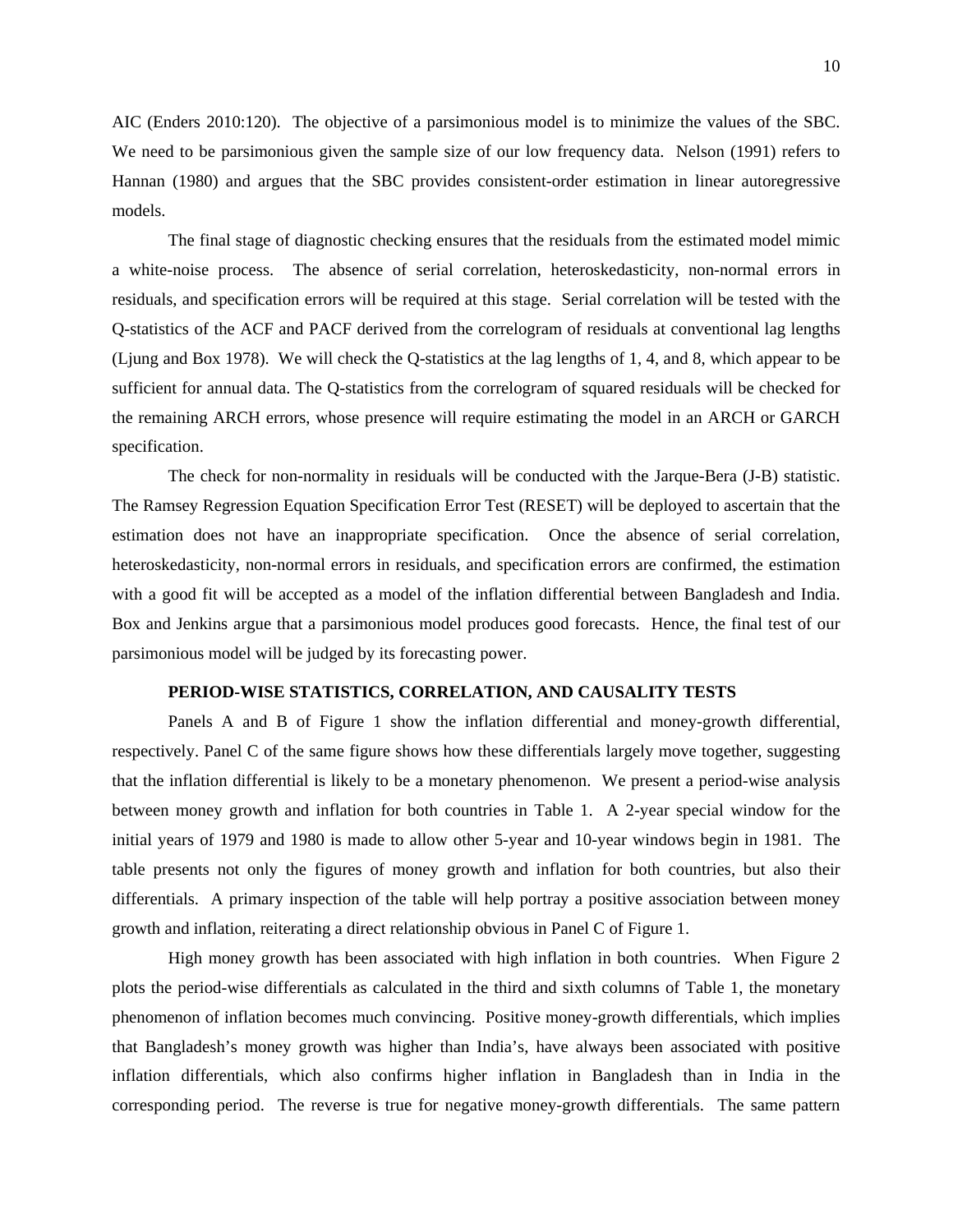becomes effective from India's angle as well. There is no single exception to this pattern in any 5-year or 10-year sub periods, suggesting a robust association between money growth and inflation in both Bangladesh and India.

Econometric estimations are required to examine the accurate pattern of this relationship and to unveil the direction of effect. Before we run the tests of correlation and causality, we want to make sure that the variables of money growth, inflation, and their differentials are stationary series, so the estimated coefficients can be ascertained as consistent and valid. Table 2 serves this purpose.

Table 2 presents the Phillips-Perron stationarity tests with inflation, money growth, and other inflation-related variables as discussed. The first segment of the table tests Bangladesh's variables, while the second and third segments test Indian and global variables, respectively. The last segment includes inflation and money-growth differentials. All the variables are tested under three different models, although each variable falls under a particular model as shown by the bold statistic. The last column of the table shows that all the variables are integrated of degree zero, and thus stationary. A time series is stationary if its probability distribution does not change over time (Stock and Watson 2011:536). These series, being stationary, are now appropriate for correlation and causality tests, and finally OLS estimations if needed.

Panel A of Table 3 presents a set of correlation tests with Bangladeshi, Indian, and differential variables as per the Equations (1) and (2). While correlation coefficients under India are not significant, those under Bangladesh and the differential column are strongly significant as long as the contemporaneous and lagged effects of money growth on inflation are concerned. Inflation never influences money growth, but money growth does in a lagged fashion, as expected. These results are by and large consistent with those in Panel B of the same table, where the Granger causality tests are presented as per Equations (3) and (4).

Money growth causes inflation in a lagged fashion in Bangladesh. The F-statistics are significant at the 5 percent level. The same is true for India though at the 10 percent level, but the reverse is never true. The influence of money growth on inflation, however, appears to be much stronger in Bangladesh than in India. The differential variables establish the same unidirectional causality, paving our way for OLS estimations where money growth can be placed in the RHS to estimate inflation.

# **V. ADL ESTIMATIONS AND ANALYSES**

Before moving to the estimation of inflation differential, we examine the role of the inflationrelated variables, and money growth in particular in each country separately, as shown in Table 4.The role of money growth in controlling inflation is consistently evident in correlation, causality tests, and finally in OLS estimations with individual county cases. Regression 1 under Bangladesh in Table 4, which is estimated as per Equation (5), includes all variables as discussed in the stationarity tests. Only lagged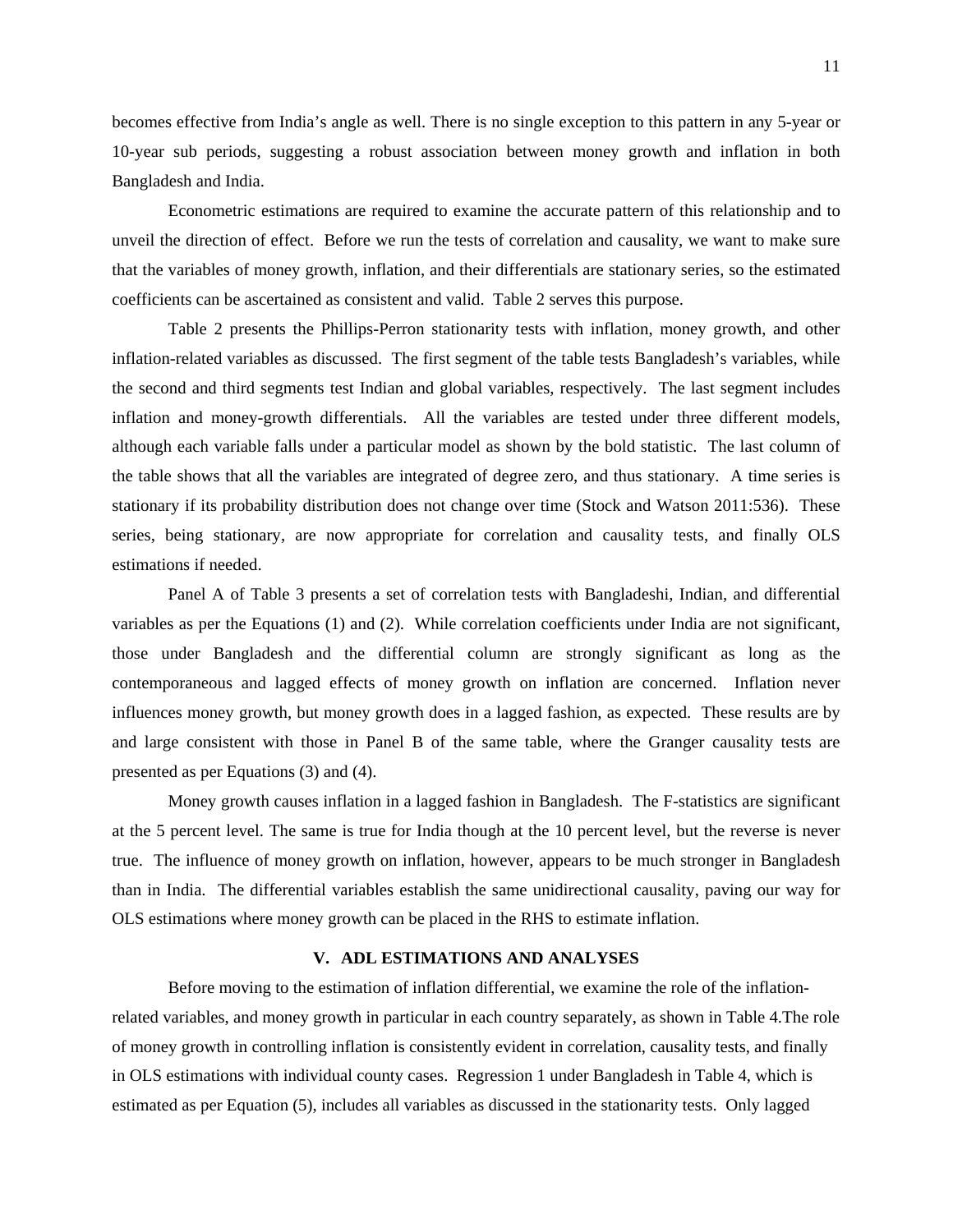money growth and contemporaneous remittance growth become significant at the 10 percent level at this stage. After some experimentation we find Regression 2 as a better fit than Regression 1. Both the SBC and adjusted R-squared value show an improvement with Regression 2.

Both money growth and inflation with one lag are strongly significant at the 1 percent level to affect Bangladesh's inflation. Although the effect of remittance growth on inflation is significant at the 5 percent level, the coefficient is low, 0.04, compared with 0.27 for lagged money growth for instance. World inflation is expectedly significant in affecting Bangladesh's inflation. All the diagnostic tests confirm that this estimation is free of serial correlation, heteroskedasticity, non-normality in residuals, and specification errors.

The first estimation with Indian inflation, as shown in Regression 3 of the same table, does not show significance for any variable other than the exchange rate, while the coefficient is as low as 0.05. After checking the goodness of fit for the regression, we notice that the fitted line fails in tracking actual inflation in the early years of the 1990s when India's inflation was high and turbulent mainly due to the financial crisis and policy shocks of liberalization. We argue that India's financial crisis and the concomitant inflation of the early 1990s have not been properly addressed in this case, and hence the failure of the model to capture that period.

In the early 1990s, both Bangladesh and India embarked on liberalization in a more serious way than before. While Bangladesh began economic openness in the early 1990s mainly due to its regime change, India's background was starkly different. Although India had regime change at around the same time, the most compelling reason for India's massive liberalization was its worst financial crisis in 1991. To contain the crisis and restore economic health, the new Congress government announced a package of policies in 1991, which we refer to as 'reform' or 'liberalization' in the Indian economy (Acharya 2001). The resolution of the crisis took the form of the IMF entering the scene with a program in July 1991 and the World Bank following with a structural adjustment loan (SAL).

As Panagariya (2008:103) asserts, the IMF program and the World Bank SAL initiated a process of liberalization that has continued to move forward. Agarwal (2003) confirms that India's liberalization process was associated with high inflation and financial crises. As Chakraborty (1999) argues, a country is likely to be at the risk of high inflation when the reforming economy is exposed to financial flows in the initial years of liberalization. This case was more relevant for India than Bangladesh mainly because of its financial crisis.

Koshy (1995) argues that the continuous increase in procurement prices of food articles is the primary contributor to India's inflation of the early 1990s. Koshy adds that agricultural prices went up when the Indian economy began to integrate with the global economy. A country study by the Library of Congress (1995) argues that the high inflation in India in the 1991-1994 period can mainly be attributed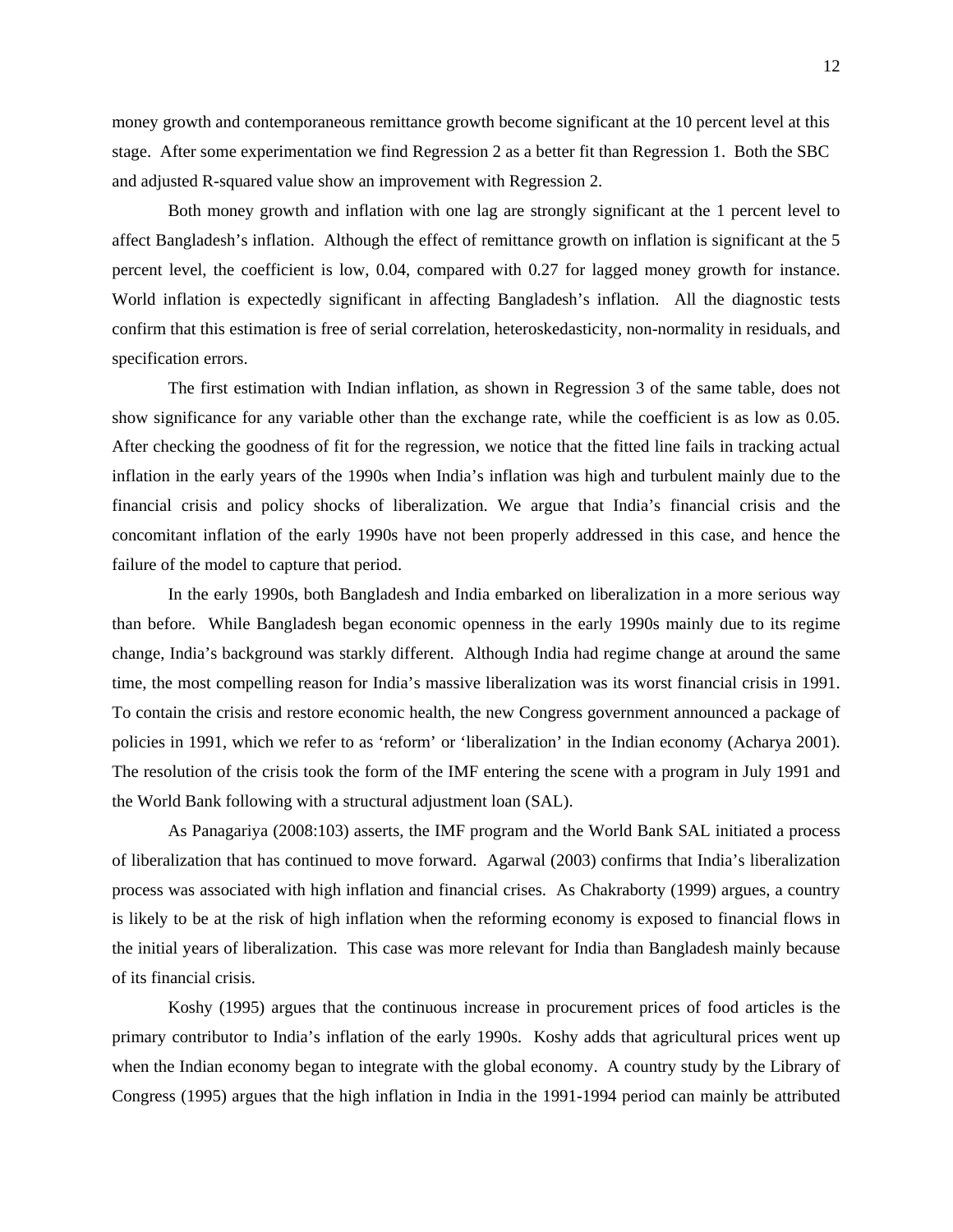to a shortfall in such critical sectors as sugar, cotton, and oilseeds. This financial crisis and liberalization program created some kind of supply shocks in India, and Bangladesh sidestepped high inflation due to a different background. We want to treat this turbulent period with a dummy, "Indian financial crisis," which posts '1's in the years from 1991 to 1994, and '0's otherwise (see also Paul 2009).

Regression 4 in Table 4 shows a drastic improvement in the goodness of fit once the dummy is included in the estimation.  $\mathbb{R}^2$  rises from 0.46 to 0.64, adjusted  $\mathbb{R}^2$  rises by double from 0.27 to 0.50, and finally the SBC falls from 5.32 to 5.01. The coefficient on the Indian financial crisis becomes highly significant at the 1 percent level. The coefficient on the exchange rate remains significant as before, but no more variables appear to be significant in this regression. After some experimentation, we find Regression 5 a better fit to estimate inflation in India, where lagged money growth becomes robustly significant with a respectable value of the coefficient at 0.35, suggesting a definite role of money growth in determining Indian inflation. Although  $R^2$  went down as expected as we moved to a more parsimonious model than before, adjusted  $R^2$  slightly improved. The selection criterion finds the last regression as the best fit anyway. All the diagnostic tests confirm that this estimation is free of serial correlation, heteroskedasticity, non-normal errors in residuals, and specification errors in the model.

Having confirmed the positive effect of money growth, along with other variables, on inflation in both Bangladesh and India, now we move to estimate the inflation differential between these countries by placing the money-growth differential in the RHS of the regression. Table 5 presents these estimations as per Equation (6). Regression 1 includes contemporaneous and lagged values of money-growth differentials, which alone can drive inflation up as shown in the estimation. The inflation differential with one lag has been added to the RHS to avoid serial correlation. Since money growth is the single common factor that drives inflation in both Bangladesh and India, the money-growth differential would expectedly be a significant determinant of inflation differential between these countries. Although this model does not have an impressive goodness of fit since  $R^2$  and adjusted  $R^2$  are not high, it is an acceptable estimation in that diagnostic tests cannot find any errors of heteroskedasticity and serial correlation at all conventional lag lengths.

In Table 5, Regression 1 has been extended to Regression 2 by adding world inflation and other country-specific elements such as India's financial crisis and its exchange rate, and also Bangladesh's remittance growth. These items were significant in the country-specific estimations in Table 4. While the Indian financial crisis is strongly significant, the small coefficient on Bangladesh's remittance growth is significant only at the 10 percent level. The goodness of fit has increased substantially in Regression 2. This model can be improved by dropping the insignificant elements, as shown in Regression 3. All the coefficients on money-growth differentials, with no lag and lags 1 and 2, are significant at the 5 percent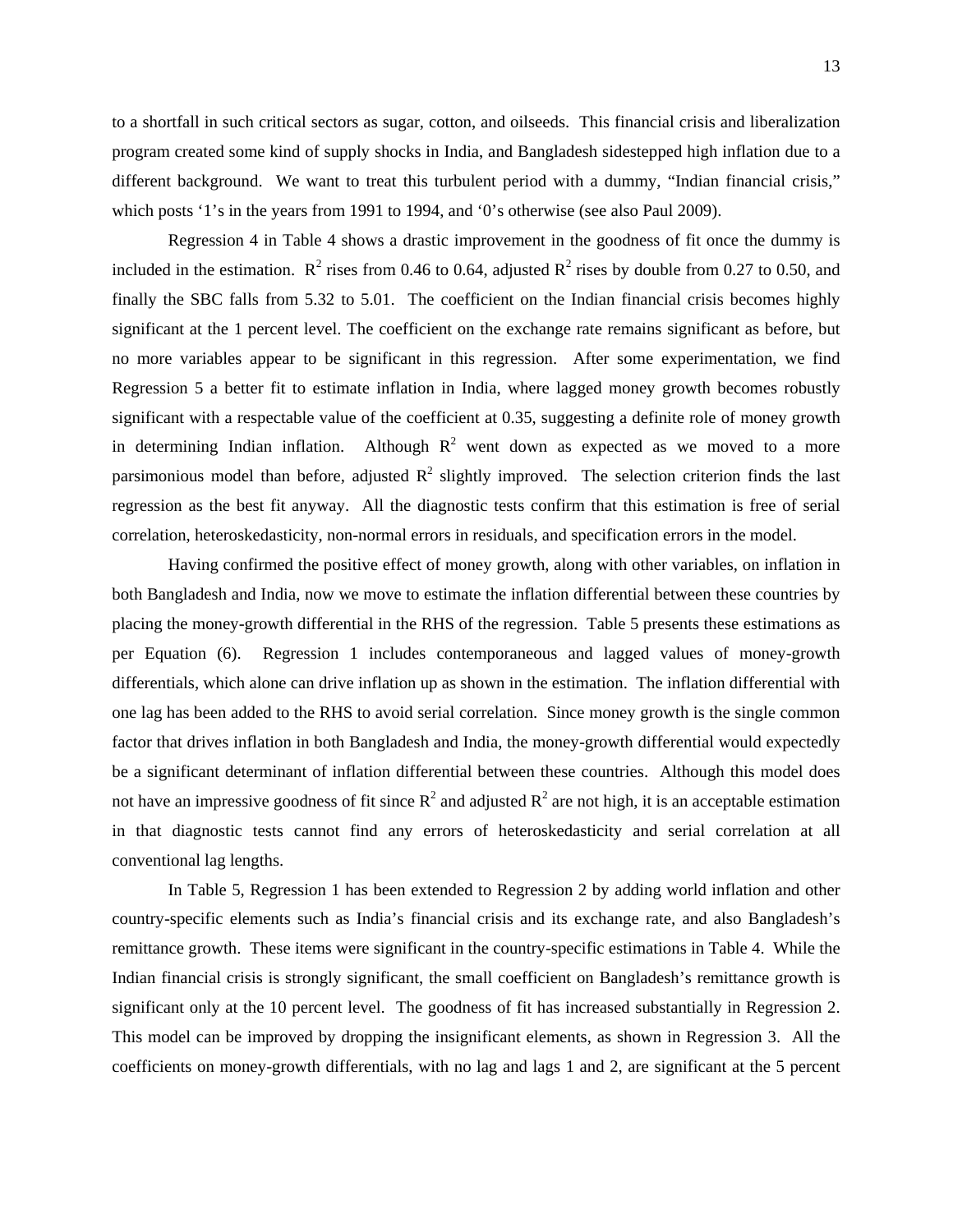level, suggesting that the inflation differential between Bangladesh and India is primarily a monetary phenomenon.

The inflation differential has a mean reversion mechanism, a pattern normal for any stationary series, as shown by the negative and significant coefficient, - 0.24, on the lagged inflation differential. Regression 3 is an improvement over Regression 2 since adjusted  $R^2$  has marginally increased from 0.65 to 0.67. The SBC prefers the latter to the previous since the SBC score has gone down from 4.94 to 4.76. The Ramsey F-statistic and Jarque-Bera statistic confirm that the model does not have any specification error or non-normality in residuals. Ljung-Box Q-statistics at all conventional levels confirm that the model has no issues of serial correlation or Autoregressive Conditional Heteroskedasticity (ARCH) errors.

Although Regression 3 can be taken as the final model of the inflation differential between Bangladesh and India, there is still room for improvement. We observe in Panel A of Figure 3 that the fitted value of the inflation differential deviates from the actual observations in 2008 – a year when the world experienced a spike in the oil price. In 2007, the crude oil price was around 60 U.S. dollars per barrel, but it went up to as high as 147 dollars in 2008, and then dropped back to around 40 dollars, creating a never-seen-before spike in oil prices. Part of this spike is supposed to be embodied in the variable of world inflation, but the rest can be addressed by adding another dummy for that single year (see Gelos and Ustyugova2011, Kapoor 2001). Hence, we create a dummy, named 'Fuel shock 2008.' The addition of this dummy clearly improves the model as shown in Regression 4. Both  $R^2$  and adjusted  $R<sup>2</sup>$  have increased, and the SBC prefers Regression 4 to Regression 3. There is no evidence of serial correlation, ARCH errors, non-normality, and specification errors at the 5 percent level in the new model.

We have also checked that the fuel shock dummy remains insignificant at the country level while it appears to be highly significant at the differential level. The investigation of this reason, which is not the main objective of the paper, goes beyond the scope of this work. We may assume that although fuel prices are controlled in both countries, the magnitude of control differs between them, making it insignificant at the country level and strongly significant at the differential level. All the coefficients in Regression 4 of Table 5 are highly significant. All the coefficients on money-growth differentials are positive and strongly significant, reiterating the Friedman hypothesis about the role of money growth in inflation. The added value of these significant coefficients implies that almost 50 percent of the inflation differentials between Bangladesh and India can be explained by the current and two previous years' money-growth differentials. Panel A of Figure 3 presents goodness of fit for two different estimations. The lower part of this panel shows an impressive goodness of fit for Regression 4 of Table 5. Once we exclude the dummies of the Indian financial crisis and fuel shock 2008 from this regression, we get a less efficient goodness of fit as shown in the upper part of Panel A, which corresponds to the RHS values. We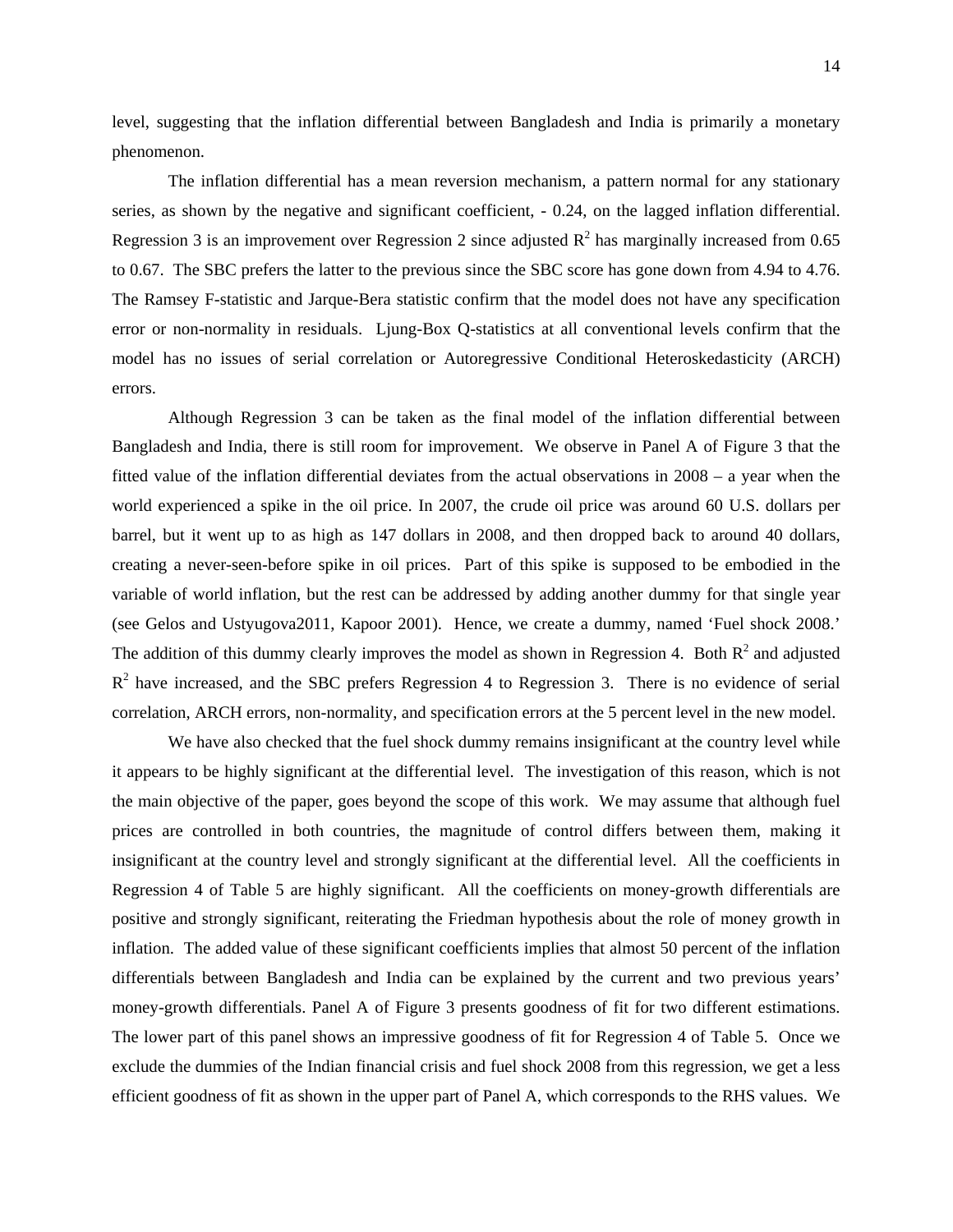see a poor performance of the fitted value particularly during two periods: India's financial crisis of the early 1990s and the fuel shock of 2008. Thus, adding these dummies turns out to be appropriate for improving the goodness of fit for the model.

The robustness of a model can further be checked with its power of predictability. Hence, we run dynamic forecasting from Regression 4 of Table 5. The dynamic method of forecasting calculates dynamic, multi-step forecast starting from the first period in the forecast sample. In dynamic forecasting, previously forecasted values for the lagged dependent variables are used in forming forecasts of the current values. The forecast ceiling is created by adding one standard error (SE) to the forecasted series, as shown in Panel B of Figure 3. Similarly, we create the forecast floor by subtracting one SE from the forecasted series. The floor is also shown in the same figure.

With the ceiling and floor, we present a forecast band for the inflation differential between the two countries. The forecast band keeps on falling until the early 1990s. It remains almost flat in the 2000s with a spike in 2008. The way the actual inflation differential remains within the band looks impressive, suggesting the robustness of the model used for forecasting. Although we notice a few points where the actual inflation differential slightly broke either the ceiling or the floor, this type of minor deviations is quite normal in forecasting exercises.

#### **VI. CONCLUSION**

Bangladesh and India are comparable mainly due to their similar historical background, institutional similarities and policy synchronization of gradual liberalization since the mid-1980s. They, however, display different pattern of inflation dynamics, suggesting the inflation differential between them as an intriguing area of examination.

Working over the 1979-2010 period, this study finds that the inflation differential between Bangladesh and India can greatly be attributed to the money-growth differential between them. The causality runs from money growth to inflation, but not the reverse. Correlation coefficients also justify this unidirectional causality. This study has two layers: the country level and the differential level. The Friedman hypothesis that inflation is primarily a monetary phenomenon has empirically been grounded on both layers in a consistent way.

Other variables such as the exchange rate, remittance growth, and world inflation become significant at the country level, but not in the final estimations with differential variables. The dummies for the Indian financial crisis of the early 1990s and the fuel price shock of 2008 have shown strong significance in the estimations with the inflation differential. As the diagnostic tests show, the final ADL model of estimating the inflation differential is free of serial correlation, heteroskedasticity, non-normality in residuals, and specification errors. The model also shows its robustness in dynamic forecasting. Finding the main reasons of the inflation differential between these countries has policy implications for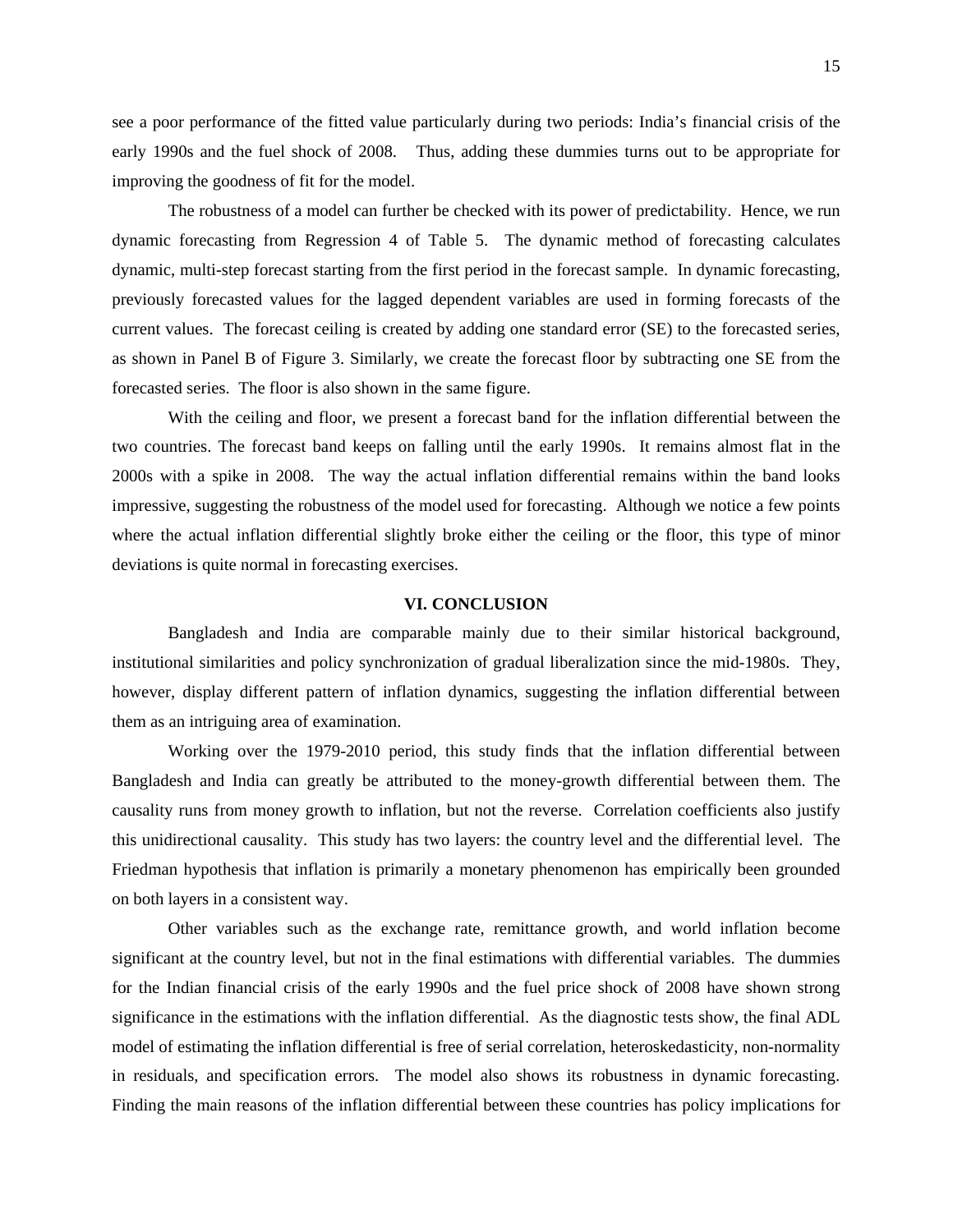the central banks and the respective governments, which must control money supply whenever they become serious about lowering the level of inflation in their economy. Clearly other factors also matter, such as remittances and the exchange rate, though curiously the output-gap does not in our estimations.

This paper raises some additional questions such as 1) what role does public policy play in these countries to influence money growth and thus inflation? 2) Why was India's financial crisis of the early 1990s associated with remarkably high inflation? 3) Why are higher remittances associated with inflation in Bangladesh but not in India? 4) What should be the optimal rate of money growth for Bangladesh and India? 5) Is there a significant relationship between the degree of monetary policy independence and inflation in these countries? These questions, though interesting, go beyond the scope of this study, and are left for future exploration.

#### **REFERENCES:**

Acharya, S (2001) India's Macroeconomic Management in the 1990s, Leading Paper presented at seminar on Sep 3, 2001, "Ten Years of Economic Reform", Indian Council for Research on International Economic Relations, New Delhi, 1-67.

Agarwal, J.D. (2003) Challenges before Indian Economy, Finance India, 17(3), Sep, 861-65.

Aigbokhan B.E. (1991) The Naira Exchange Rate Depreciation and Domestic Inflation. The Indian Journal of Economics, 71,507-517.

Akhtaruzzaman, M. (2005) Inflation in the Open Economy: An Application of the Error Correction Approach to the Recent Experience in Bangladesh, WP 0602, Policy Analysis Unit, Bangladesh Bank. www.bangladeshbank.org/openpdf.php

Box, G., Jenkins, G. (1976): Time Series Analysis, Forecasting, and Control, Holden Day, San Francisco, CA.

Caceres, L.R., Saca, N.N. ( 2006) What Do Remittances Do? Analyzing the Private Remittance Transmission Mechanism in El Salvador.IMF Working Paper, WP/06/250, http://www.imf.org/ external/pubs/ft/wp/2006/wp06250.pdf.

Chakraborty, D (1999) Macroeconomic Conditions and Opening Up – Argentina, Chile, and India: A Comparative Study, International Journal of Social Economics, 26(1-3), 298-311.

Choi, I., Chung, B. (1995) Sampling Frequency and the Power of Tests for a Unit Root: A Simulation Study. Economics Letters, 49, 131-36.

Chowdhury, A.R, Dao, M.Q., Wahid, N.M. (1996) Monetary policy, output, and inflation in Bangladesh: A dynamic analysis, in N.M. Wahid and C.E. Weis (eds.) The economy of Bangladesh: Problems and prospects, Praeger, London, 107-118.

Dave, M.B., Rami, G.D. (2008) A Study of Causality between Money Supply and Price Level in India (Monthly Data): 1953 to 2005, Journal of European Economy, Special Issue, 7

Dickey, D, Fuller, W.A. (1979). Distribution of the Estimates for Autoregressive Time Series with a Unit Root.Journal of the American Statistical Association. 74, 427-431.

Dickey, D., Fuller, W.A. (1981). Likelihood Ratio Statistics for Autoregressive Time Series with a Unit Root. Econometrica. 49, 1057-72.

Enders, W. (2010) Applied Econometric Time Series. 3e, Wiley, NJ.

Friedman, M. (1963) Inflation: Causes and Consequences, Asia Publishing House, New York.

Friedman, M. (1977) Nobel lecture: Inflation and unemployment, Journal of Political Economy, 85, 451-472.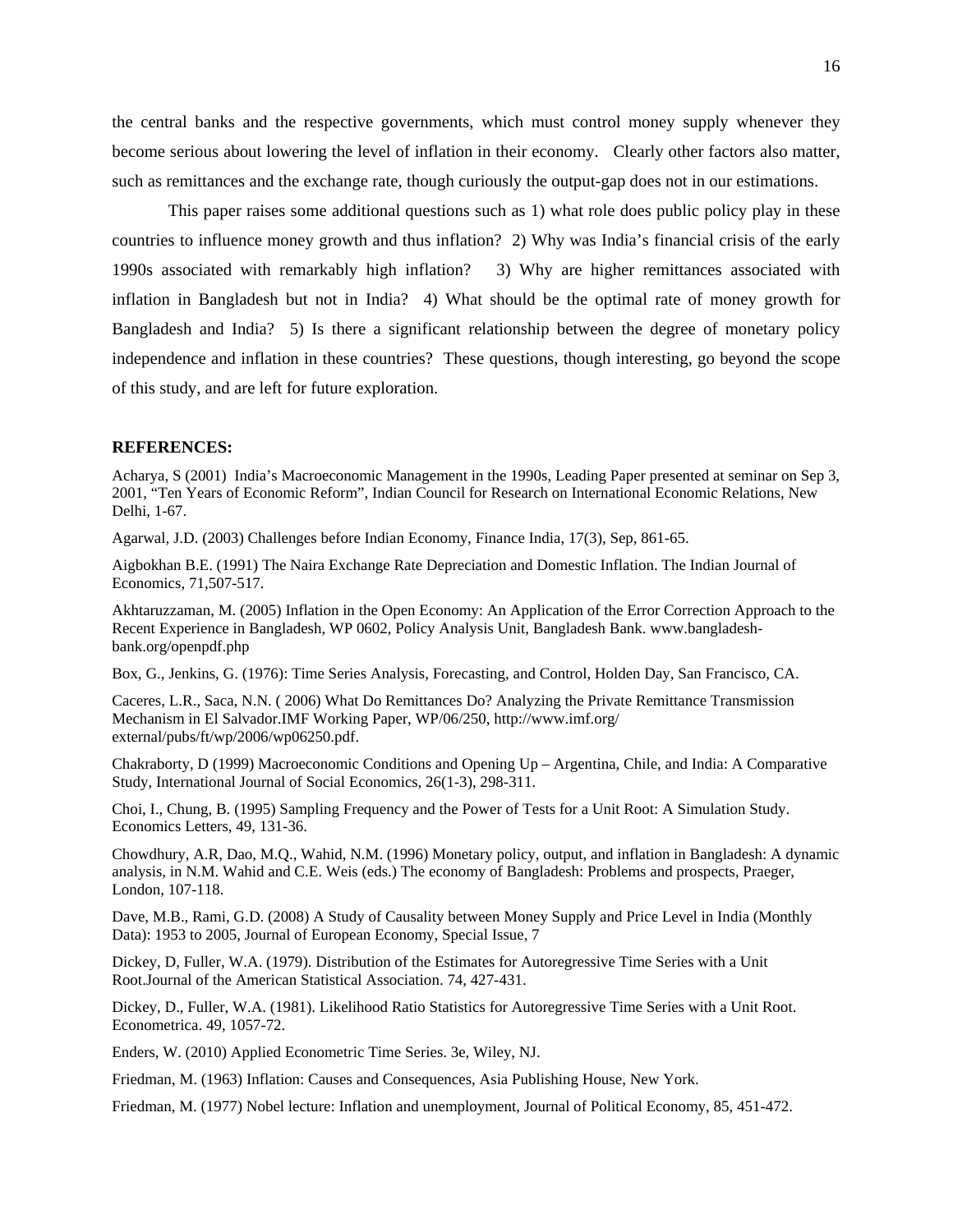Gelos, G., Ustyugova, Y. (2011) Inflation responses to commodity price shocks – how and why do countries differ? An IMF presentation, http://www.imf.org/external/np/seminars/eng/2011/tur/pdf/gg.pdf

GOB (2012) Government of Bangladesh's Annual Budget 2012-2013, Ministry of Finance, http://www.mof.gov.bd/en/budget/12\_13/budget\_speech/speech\_en.pdf

Hannan, E.J. (1980) The estimation of the order of an ARMA process, the Annals of Statistics, 8, 1071-1081.

Honohan P., Lane P.R. (2003) Divergent Inflation Rates in EMU. Economic Policy, 37, 359-94.

Hossain, A.A. (1989) A Monetary Model of Inflation for Bangladesh, 1974-1985, Pakistan Development Review, 28(2), 133-155.

Hossain, A.A. (2010) Monetary Targeting for Price Stability in Bangladesh: How Stable Is Its Money Demand Function and the Linkage between Money Supply Growth and Inflation? Journal of Asian Economics, 21(6), 564- 578.

Hussain Z, Naeem F (2009) Remittances in Bangladesh: Determinants and 2010 Outlook. http://blogs. worldbank.org/endpovertyinsouthasia/print/514

IMF (2011) International Financial Statistics (IFS), International Monetary Fund, Washington DC

Imimole, B., Enoma, A. (2011) Exchange Rate Depreciation and Inflation in Nigeria (1986–2008), Business and Economics Journal, BEJ-28, 1-12.

Inflationary Pressure in Bangladesh, Bangladesh Development Studies, 32(1), 1-22.

Joshi, A.R., Acharya, D. (2011) Commodity prices and domestic inflation in India, Global Journal of Emerging Market Economies, 3(2), 223-246.

Kapoor, A. (2011) Economic Impact of Oil Price Shocks on Emerging Markets, Claremont McKenna College Senior Theses Paper 139, http://scholarship.claremont.edu/cmc\_theses/139

Kar, S., Sinha, S. (2009) Determinants of Indian WPI inflation, Indian Economic Journal, 57(3), 72-92.

Koshy, T (1995) The 1995-96 Forecast of the Indian Economy, Sep, www.subcontinent.com/sapra/ bulletin/95sep/si950909.html, 1-5.

Library of Congress (1995) India's Economic Growth since 1980: Liberalization in the Early 1990s, www.photius.com/countries/india/economy/india-economy-lib\_in\_th~8830.html, p. 4.

Ljung, G., Box, G. (1978): On a measure of lack of fit in time series models, Biometrica, 65, 297-303.

Lopez, H., Molina, L., Bussolo, M. (2007) Remittances and the Real Exchange Rate. World Bank Policy Research Working Paper, WPS 4213, http://elibrary.worldbank.org/docserver/download/4213.pdf?expires =1353430799&id=id&accname=guest&checksum=3A1E8DE675477E6BC4F091832D6644A7, 1-33.

Maddala, G. S, Kim, I. M (1998).Unit Roots, Cointegration, and Structural Change.Cambridge University Press.

Mamun, K.A.A., Nath, H.K. (2005) Export-led growth in Bangladesh: A time series analysis, Applied Economics Letters, 12, 361-364.

Mishra, P.K., Mishra, U.S., Mishra, S.K. (2010) Money, Price and Output: A Causality Test for India, International Research Journal of Finance and Economics, 53, 26-36.

Montiel, P.J. (1989) Empirical Analysis of High-Inflation Episodes in Argentina and Brazil, International Monetary Fund Staff Papers, Washington. D. C, 36 (3), 527–549.

MPS (2012) Monetary Policy Statement for 2012-2013, Bangladesh Bank, http://www.bangladeshbank.org/openpdf.php, 1-14.

Mujeri, M.K., Shahiduzzaman, M., Islam, M.E. (2009) Application of the P-Star Model for Measuring

Nasir, A.B.M. (2011) Nexus Between Inflation Rates and Institutional Rigidities in Bangladesh: An Overlooked Aspect for the Cause of Inflation, The Journal of Developing Areas, 45, 339-358.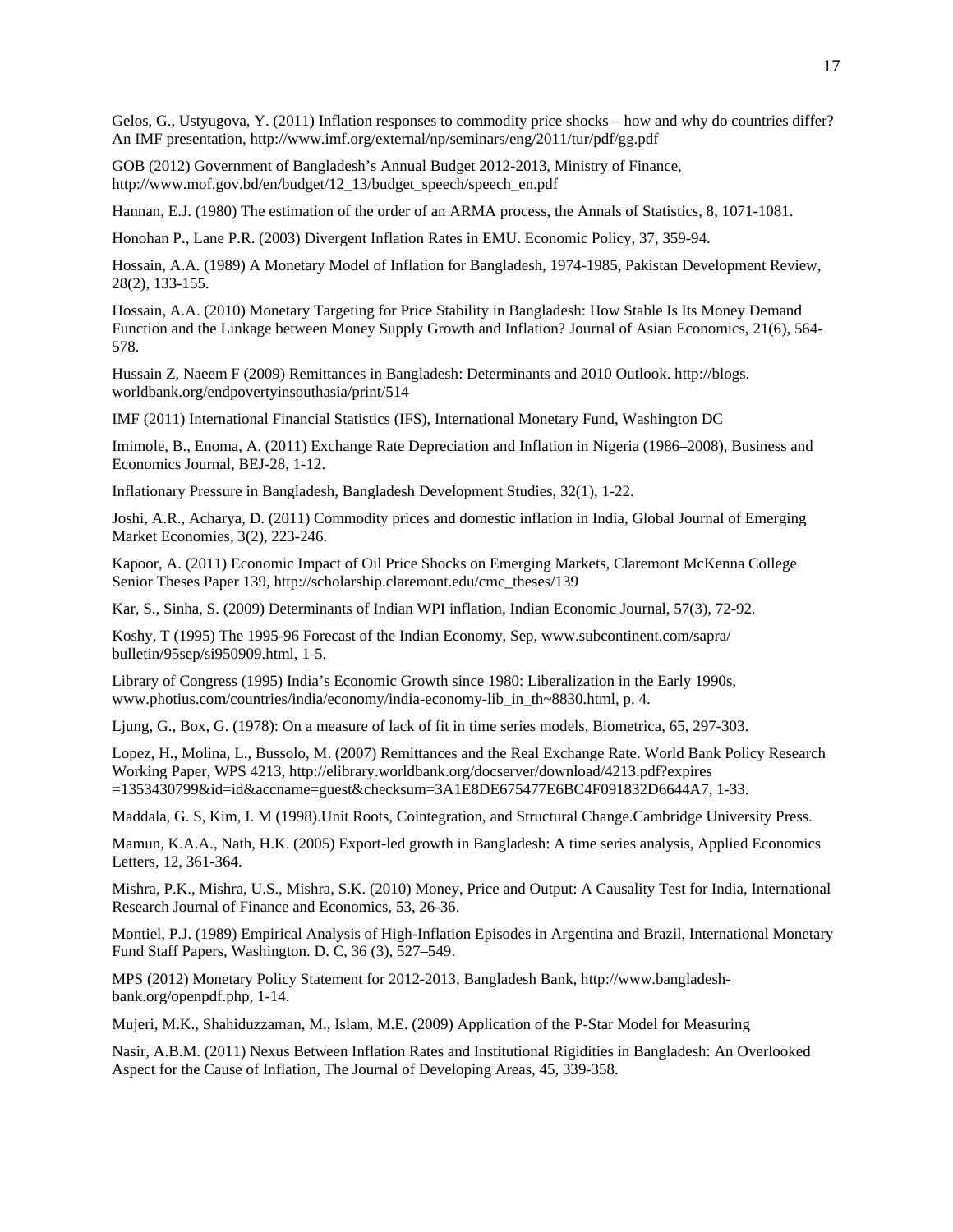Nelson, D.B. (1991) Conditional Heteroskedasticity in Asset Returns: A New Approach, Econometrica, 59(2), 347- 370.

Panagariya, A. (2008): India: The Emerging Giant, Oxford University Press, New York.

Patra, M.D., Ray, P. (2010) Inflation Expectations and Monetary Policy in India: An Empirical Exploration, IMF Working Paper 10/84, 1-27.

Paul (2009) In Search of the Phillips Curve for India, Journal of Asian Economics, 20(4), 2009, 479-488.

Paul, B.P. (2011) Revisiting Export-Led Growth for Bangladesh: A Synthesis of Cointegration and Innovation Accounting, International Journal of Economics and Finance, 3(6), 3-15.

Phillips, P. C., Perron, P. (1988). Testing for a Unit Root in Time Series Regression.Biometrika.75(2), 335-46.

Rahman, Md. H. (2005) Money growth and inflation: A case study of Bangladesh, Bangladesh Journal of Political Economy, 22(1-2), 469-485.

Ramachandran, M., Das, R., Bhoi, B.B. (2010) Divisia Monetary Indices as Leading Indicators of Inflation, Development of Economic Analysis and Policy, Study 36, Reserve Bank of India, Mumbai, http://rbidocs.rbi.org.in/rdocs/Publications/PDFs/DRRA020610F.pdf, 1-50.

Rami, G. (2010) Causality between Money, Prices and Output in India (1951-2005): A Granger Causality Approach, Journal of Quantitative Economics, 8( 2), 20-41.

Rangarajan, C., Arif R.R. (1990) Money, Output and Prices: A Macro Econometric Model, Economic and Political Weekly, April 21, p. 837-852.

Romer, D. (2006) The Lucas Imperfect Information Model, in Advanced Macroeconomics, 3e, McGraw-Hill Irwin, Boston.

Sargent, T.J., Wallace, N. (1981) Some Unpleasant Monetarist Arithmetic, Federal Reserve Bank of Minneapolis, Journal of Quarterly Review 5, 1-17.

Singh, B., Kanakaraj, A. & Sridevi, T. (2011) Revisiting the empirical existence of the Phillips curve for India, Journal of Asian Economics, 22, 247-258.

Stock, J.H., and Watson, M.W. (2011) ADL Models, in Introduction to Econometrics, Pearson, Addison-Wesley, Boston.

Taslim, M.A. (1982) Inflation in Bangladesh: A Reexamination of the Structuralist – Monetarist Controversy, Bangladesh Development Studies, 10(1), 23-52.

WB (2011) Migration and Remittances Factbook, Development Prospects Group, World Bank, http://siteresources.worldbank.org/INTPROSPECTS/Resources/334934-1199807908806/Top10.pdf, 1-15.

WB (2012) World Bank, Money and Quasi Money as Percentage of GDP, http://data.worldbank.org/ indicator/FM.LBL.MQMY.GD.ZS

WDI (2012) World Development Indicators, World Bank, available at: http://data.worldbank.org/datacatalog/world-development-indicators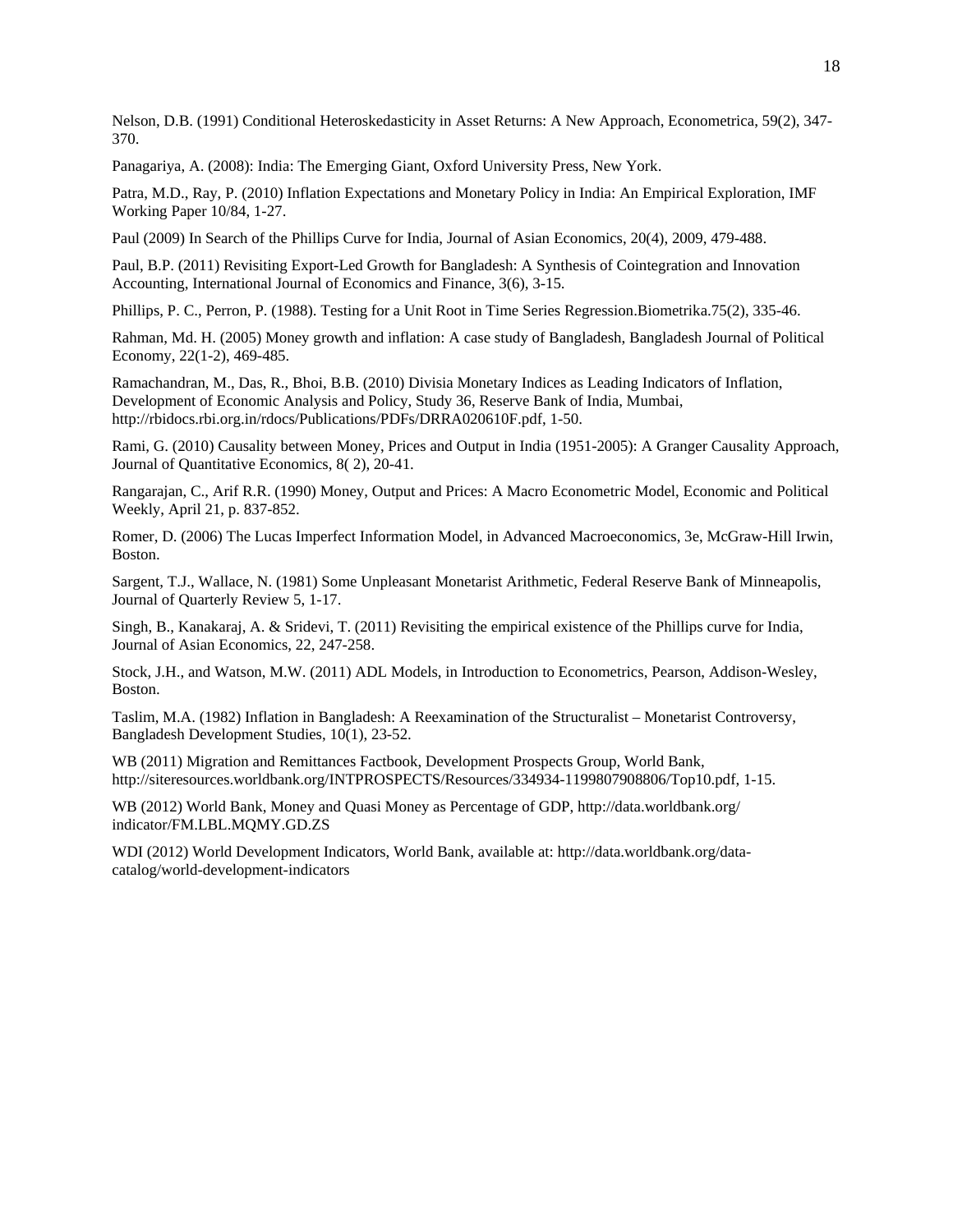# Periods Bangladesh India Differential Bangladesh India Differential 2-year window 1979-1980 21.77 16.80 4.97 15.06 13.62 1.44 5-year window: 1981-1985 23.84 17.28 6.56 10.79 8.53 2.26 1985-1990 15.55 16.67 -1.11 8.26 8.69 -0.43 1991-1995 13.55 16.70 -3.15 4.20 10.32 -6.12 1996-2000 13.34 17.38 -4.04 3.82 5.86 -2.04 2001-2005 14.65 15.29 -0.64 3.72 4.65 -0.93 2005-2010 18.32 20.04 -1.72 6.75 7.38 -0.63 Comparison of money growth and inflation between Bangladesh and India: 1979-2010 Money growth Inflation

10-year window:

Entire sample

**TABLE 1**

Note: The figures, expressed in percentage, are the averages of the respective period. Differentials are calculated by subtracting India's value from Bangladesh's. A special window only for 1979 and 1980 has been created to allow other 5-year and 10-year windows begin in 1981. Source: WDI 2012.

1979-2010 16.87 17.20 -0.33 6.81 7.95 -1.14

1981-1990 19.70 16.97 2.72 9.52 8.61 0.91 1991-2000 13.44 17.04 -3.59 4.01 8.09 -4.08 2001-2010 16.48 17.66 -1.18 5.24 6.02 -0.78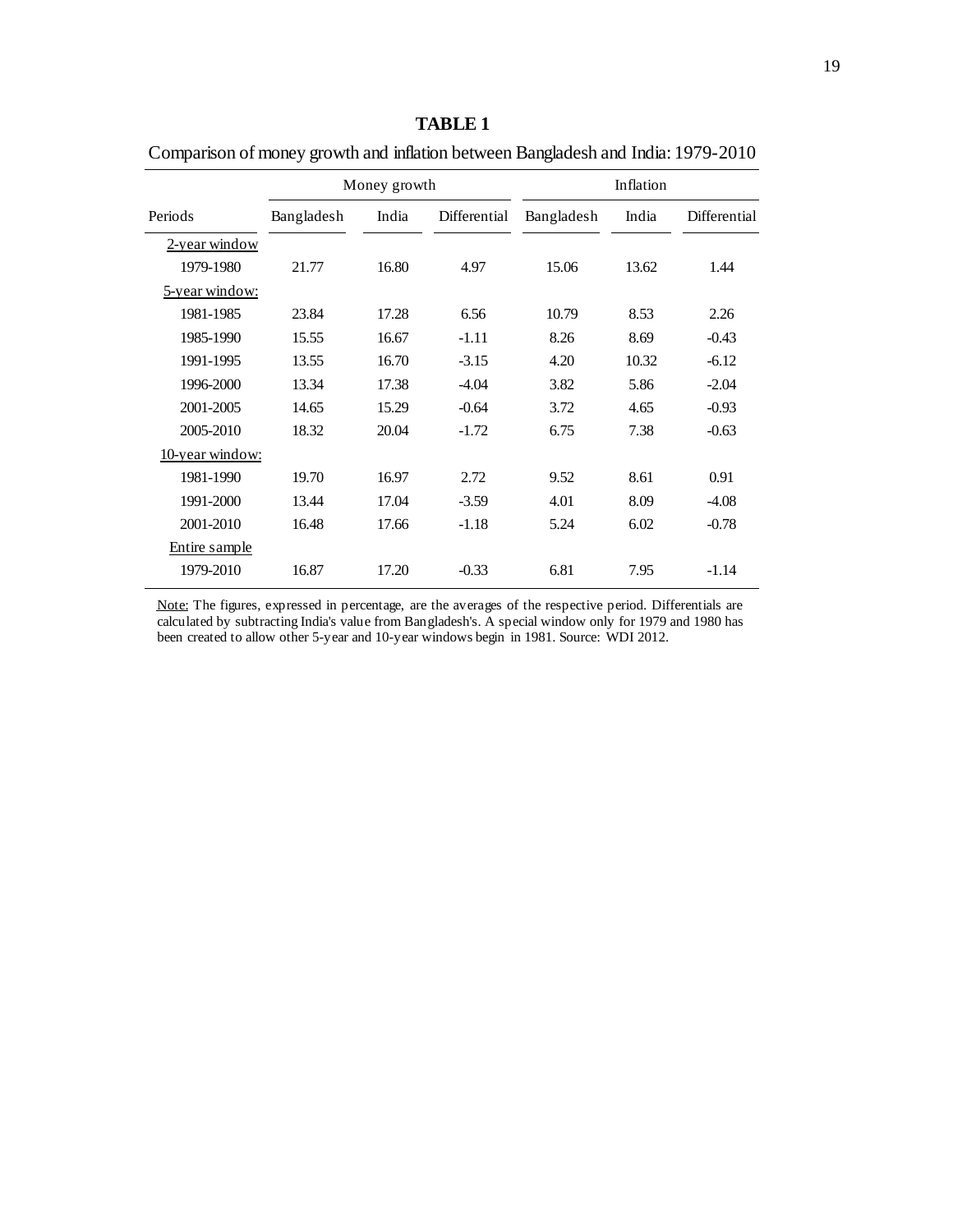| Phillips-Perron stationarity tests with inflation and related variables of Bangladesh |
|---------------------------------------------------------------------------------------|
| and India: 1979-2010                                                                  |

|                           |           | Model A:   |                    | Model B:   |           | Model C:   |      |
|---------------------------|-----------|------------|--------------------|------------|-----------|------------|------|
|                           | Constant  |            | $Constant + Trend$ |            | None      |            | tion |
| Bangladesh's Variable:    | Statistic | $p$ -value | <b>Statistic</b>   | $p$ -value | Statistic | $p$ -value |      |
| Inflation                 | $-4.95$   | 0.00       | $-4.74$            | 0.00       | $-3.46$   | 0.00       | I(0) |
| Money growth              | $-3.91$   | 0.01       | $-3.96$            | 0.02       | $-1.07$   | 0.25       | I(0) |
| Remittance growth         | $-3.93$   | 0.01       | $-3.94$            | 0.02       | $-2.91$   | 0.01       | I(0) |
| Output gap                | $-4.87$   | 0.00       | $-4.84$            | 0.00       | $-4.92$   | 0.00       | I(0) |
| Exchange rate             | $-8.96$   | 0.00       | $-8.33$            | 0.00       | $-5.47$   | 0.00       | I(0) |
| India's Variable:         |           |            |                    |            |           |            |      |
| Inflation                 | $-4.15$   | 0.00       | $-5.15$            | 0.00       | $-0.40$   | 0.53       | I(0) |
| Money growth              | $-5.21$   | 0.00       | $-5.22$            | 0.00       | $-0.66$   | 0.43       | I(0) |
| Remittance growth         | $-6.48$   | 0.00       | $-6.39$            | 0.00       | $-4.89$   | 0.00       | I(0) |
| Output gap                | $-2.86$   | 0.06       | $-2.79$            | 0.21       | $-2.92$   | 0.00       | I(0) |
| Exchange rate             | $-3.50$   | 0.01       | $-0.31$            | 0.99       | $-5.88$   | 0.00       | I(0) |
| Global Variable:          |           |            |                    |            |           |            |      |
| World inflation           | $-4.69$   | 0.00       | $-5.89$            | 0.00       | $-2.55$   | 0.01       | I(0) |
| Differential Variable:    |           |            |                    |            |           |            |      |
| Inflation differential    | $-6.52$   | 0.00       | $-6.41$            | 0.00       | $-6.31$   | 0.00       | I(0) |
| Money-growth differential | $-3.79$   | 0.01       | $-3.86$            | 0.03       | $-3.85$   | 0.00       | I(0) |
|                           |           |            |                    |            |           |            |      |

Note: The critical values and details of the test are presented in Phillips and Perron (1988). The bold elements indicate the actual model as per the unit root estimations. The differential variables have been calculated by subtracting the Indian variable from the respective Bangladeshi variable. Source: WDI 2012.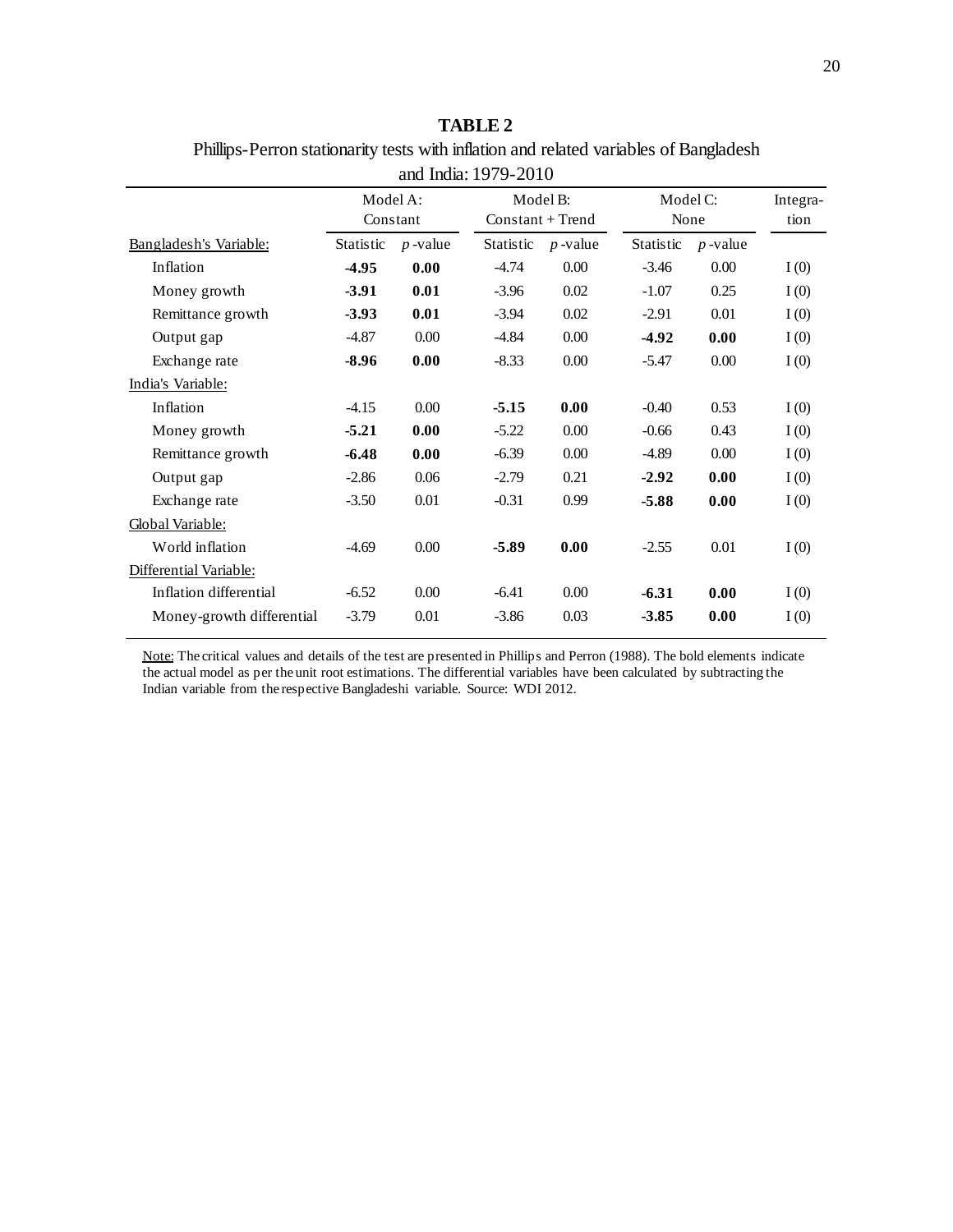| <b>TABLE 3</b>                                                             |
|----------------------------------------------------------------------------|
| Correlation and Granger causality tests with money growth and inflation of |
| Bangladesh and India: 1979-2010                                            |

|                                               | Variables  |               |              |  |
|-----------------------------------------------|------------|---------------|--------------|--|
| Panel A: Correlation tests                    | Bangladesh | India         | Differential |  |
| Correlation coefficients of:                  |            |               |              |  |
| Corr[money growth(t), inflation(t)]           | 0.46(0.01) | 0.12(0.52)    | 0.39(0.03)   |  |
| Corr[money growth $(t-1)$ , inflation $(t)$ ] | 0.60(0.00) | $-0.04(0.82)$ | 0.49(0.01)   |  |
| Corr[money growth $(t-2)$ , inflation $(t)$ ] | 0.41(0.02) | 0.21(0.26)    | 0.35(0.06)   |  |
| Corr[money growth $(t)$ , inflation $(t-1)$ ] | 0.21(0.25) | $-0.03(0.88)$ | 0.19(0.29)   |  |
| Corr[money growth $(t)$ , inflation $(t-2)$ ] | 0.24(0.19) | 0.06(0.77)    | 0.18(0.33)   |  |
| Panel B: Granger causality tests              |            |               |              |  |
| Money growth doesn't Granger cause inflation  |            |               |              |  |
| F-statistic at Lag 1                          | 7.00(0.01) | 0.39(0.54)    | 6.03(0.02)   |  |
| Lag <sub>2</sub>                              | 5.03(0.01) | 1.77(0.19)    | 2.04(0.14)   |  |
| Lag $3$                                       | 4.17(0.02) | 2.30(0.10)    | 1.28(0.30)   |  |
| Inflation doesn't Granger cause money growth  |            |               |              |  |
| F-statistic at Lag 1                          | 0.29(0.59) | 0.05(0.83)    | 0.40(0.53)   |  |
| Lag <sub>2</sub>                              | 1.27(0.30) | 0.24(0.79)    | 1.77(0.19)   |  |
| Lag 3                                         | 0.31(0.82) | 0.19(0.90)    | 0.74(0.54)   |  |

.<br>ach statisti ics under ' Note: The p-values of each statistic are in the parentheses. The statistics are bold when thery are significant at the 10 percent level. Statistics under 'Differential' include money-growth and inflation differentials. The differential variable is calculated by subtracting the Indian variable from the respective Bangladesh's variable. Source: WDI 2012.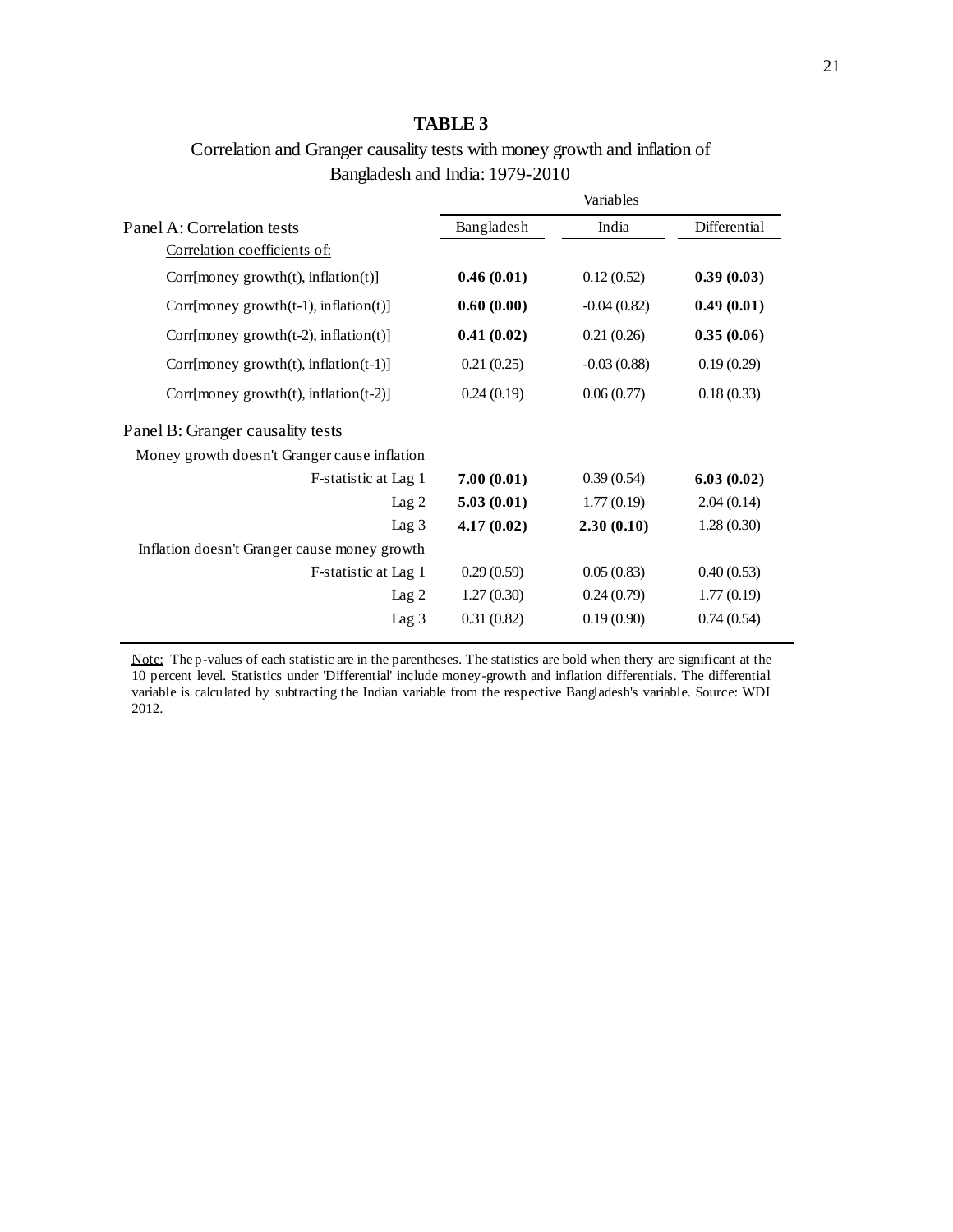Role of money growth and other factors in the estimations of inflation for

|                              | Bangladesh       |                  |                  |                   |                  |
|------------------------------|------------------|------------------|------------------|-------------------|------------------|
| Regression No. $\rightarrow$ | $\mathbf{1}$     | $\overline{2}$   | 3                | $\overline{4}$    | 5                |
| Regressors:                  |                  |                  |                  |                   |                  |
| Constant                     | $-2.651(1.60)$   | $-1.77(1.08)$    | $-4.47(6.09)$    | 2.242 (5.42)      | $-0.837(2.85)$   |
| Inflation $(t-1)$            | 0.21(0.17)       | $0.27***$ (0.09) | 0.31(0.18)       | $-0.16(0.20)$     | $-0.05(0.15)$    |
| Money growth (t)             | $0.05$ $(0.09)$  |                  | $0.18$ $(0.22)$  | $(0.09)$ $(0.20)$ |                  |
| Money growth (t-1)           | $0.25*(0.08)$    | $0.27***$ (0.06) | $0.03$ $(0.20)$  | $0.01$ $(0.17)$   |                  |
| Money growth (t-2)           | $0.03$ $(0.07)$  |                  | $0.29$ $(0.21)$  | $0.28$ $(0.17)$   | $0.35**$ (0.16)  |
| Remittance growth (t)        | $0.04*$ $(0.02)$ | $0.04**$ (0.02)  | 0.01(0.02)       | 0.01(0.02)        |                  |
| Output gap (t)               | $-33.65(66.58)$  |                  | $-11.22(31.43)$  | 53.87 (32.33)     |                  |
| Exchange rate (t)            | 0.02(0.04)       |                  | $0.05***(0.02)$  | $0.08***(0.02)$   | $0.06***$ (0.02) |
| World inflation (t)          | 0.11(0.10)       | $0.17***$ (0.05) | $-0.11(0.08)$    | $-0.09$ $(0.07)$  |                  |
| Indian financial crisis      |                  |                  |                  | $5.80***(1.71)$   | $4.36***$ (1.29) |
| R-squared                    | 0.77             | 0.77             | 0.46             | 0.64              | 0.58             |
| Adjusted R-squared           | 0.70             | 0.73             | 0.27             | 0.50              | 0.51             |
| Schwarz Bayesian creterion   | 4.96             | 4.56             | 5.32             | 5.01              | 4.64             |
| Diagnostic tests:            |                  |                  |                  |                   |                  |
| Serial correlation test:     |                  |                  |                  |                   |                  |
| Q-stat at lag 1              | $0.49$ [0.49]    | $0.03$ [0.85]    | $1.63$ [0.20]    | $1.52$ [0.22]     | $2.55$ [0.11]    |
| Q-stat at lag 4              | 1.47 [0.83]      | 2.34 [0.67]      | 3.37 [0.50]      | 5.19 [0.27]       | $6.02$ $[0.20]$  |
| Q-stat at lag 8              | 8.71 [0.37]      | 7.87 [0.45]      | $10.03$ $[0.26]$ | 12.34 [0.14]      | 9.84 [0.28]      |
| Heteroskedasticity test:     |                  |                  |                  |                   |                  |
| Q-stat at lag 1              | $0.17$ [0.68]    | $0.00$ [0.98]    | $0.10$ [0.75]    | $0.09$ [0.77]     | $0.01$ [0.92]    |
| Q-stat at lag 4              | 1.72 [0.79]      | 2.54 [0.64]      | $3.05$ [0.55]    | $0.70$ [0.95]     | 1.20 [0.88]      |
| Q-stat at lag 8              | 2.82 [0.95]      | 3.03 [0.93]      | 6.32 $[0.61]$    | 5.17 [0.74]       | 4.7 [0.79]       |
| Normalty test:               |                  |                  |                  |                   |                  |
| Jarque-Bera stat             | $0.39$ [0.82]    | $0.69$ [0.71]    | $1.81$ [0.40]    | $0.24$ [0.89]     | 1.97 [0.37]      |
| Specification test:          |                  |                  |                  |                   |                  |
| Ramsey F-stat                | $0.01$ [0.95]    | $0.02$ [0.88]    | 1.76 [0.20]      | 5.25 [0.03]       | $0.90$ [0.35]    |

nt at the 10  $20$  serial control Note: The coefficients of interest are made bold when significant. \*, \*\*, \*\*\* indicate that the coefficients are significant at the 10%, 5%, and 1% levels, respectively. "stat" stands for statistic. Null hypotheses for diagnostic tests are: (1) No serial correlation (2) No heteroskedasticity (3) No nonnormal errors in residuals and (4) No specification error.Values in parentheses against coefficients are their standard errors, and values in brackets are p-values of the respective statistics. Source: WDI 2012.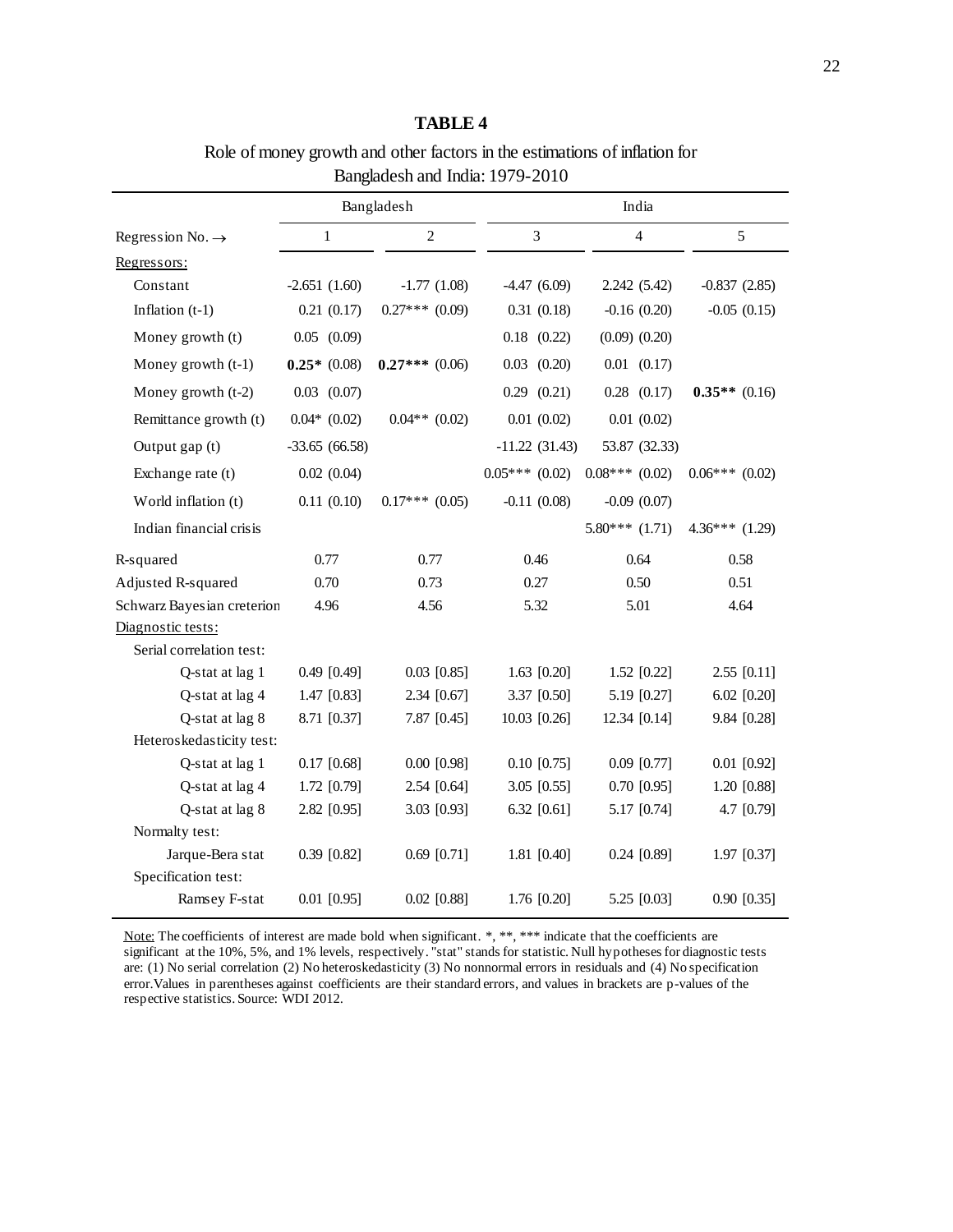# **TABLE 5**

Role of money-growth differentials in the estimations of inflation differentials between Bangladesh and India: 1979-2010

| Regression No. $\rightarrow$     | 1               | $\overline{2}$    | 3                 | 4                 |
|----------------------------------|-----------------|-------------------|-------------------|-------------------|
| Regressors:                      |                 |                   |                   |                   |
| Constant                         | $-1.03*$ (0.54) | $-1.55*$ (0.87)   | $-1.01*$ (0.51)   | $-1.10**$ (0.48)  |
| Inflation differential (t-1)     | $-0.05(0.11)$   | $-0.31**$ (0.12)  | $-0.24***$ (0.08) | $-0.25**$ (0.08)  |
| Money-growth differential (t)    | $0.18**$ (0.09) | $0.14*(0.08)$     | $0.14**$ (0.06)   | $0.15***(0.06)$   |
| Money-growth differential (t-1)  | $0.13$ $(0.09)$ | 0.10(0.08)        | $0.14**$ (0.07)   | $0.17***$ (0.06)  |
| Money-growth differential (t-2)  | $0.17*$ (0.09)  | $0.13*$ (0.07)    | $0.15**$ (0.06)   | $0.16**$ (0.06)   |
| Indian financial crisis          |                 | $-7.00***$ (1.36) | $-6.53***$ (1.23) | $-6.31***$ (1.16) |
| Remittance growth (t)-Bangladesh |                 | $0.04*$ $(0.02)$  | $0.04**$ (0.02)   | $0.04**$ (0.02)   |
| Exchange rate (t)-India          |                 | 0.03(0.03)        |                   |                   |
| World inflation (t)              |                 | $-0.06$ $(0.10)$  |                   |                   |
| Fuel shock 2008                  |                 |                   |                   | $4.30**$ (2.02)   |
| R-squared                        | 0.36            | 0.74              | 0.73              | 0.78              |
| Adjusted R-squared               | 0.26            | 0.65              | 0.67              | 0.71              |
| Schwarz Bayesian creterion       | 5.43            | 4.94              | 4.76              | 4.70              |
| Diagnostic tests:                |                 |                   |                   |                   |
| Serial correlation test:         |                 |                   |                   |                   |
| Q-stat at lag 1                  | 2.47 [0.12]     | $0.10$ [0.75]     | $0.04$ [0.85]     | $0.51$ [0.48]     |
| Q-stat at lag 4                  | 4.81 [0.31]     | 2.02 [0.73]       | 1.72 [0.79]       | 3.24 [0.52]       |
| Q-stat at lag 8                  | 7.90 [0.44]     | $2.67$ [0.95]     | 2.26 [0.97]       | 4.31 [0.83]       |
| Heteroskedasticity test:         |                 |                   |                   |                   |
| Q-stat at lag 1                  | $0.76$ [0.38]   | $0.01$ [0.93]     | $0.43$ [0.51]     | $1.21$ [0.27]     |
| Q-stat at lag 4                  | 2.31 [0.68]     | $0.21$ [1.00]     | $0.82$ [0.94]     | 8.30 [0.08]       |
| Q-stat at lag 8                  | 6.14 $[0.63]$   | 1.69 [0.99]       | 3.53 [0.90]       | 11.51 [0.17]      |
| Normalty test:                   |                 |                   |                   |                   |
| Jarque-Bera stat                 | $0.52$ [0.80]   | $0.33$ [0.85]     | $0.42$ [0.81]     | $0.57$ [0.75]     |
| Specification test:              |                 |                   |                   |                   |
| Ramsey F-stat                    | $0.34$ [0.56]   | $0.12$ [0.72]     | $0.08$ [0.77]     | $0.46$ [0.51]     |

are made bold when significant. \*, \*\*, \*\*\* indicate that the coefficients are significant at the 10%, 5%, and 1% levels, 2005-2010 heteroskedasticity (3) No nonnormal errors in residuals and (4) No specification error.Values in parentheses against Note: A differential variable is calculated by subtracting India's values from Bangladesh's. The coefficients of interest respectively. "stat" stands for statistic. Null hypotheses for diagnostic tests are: (1) No serial correlation (2) No coefficients are their standard errors, and values in brackets are p-values of the respective statistics. Source: WDI 2012.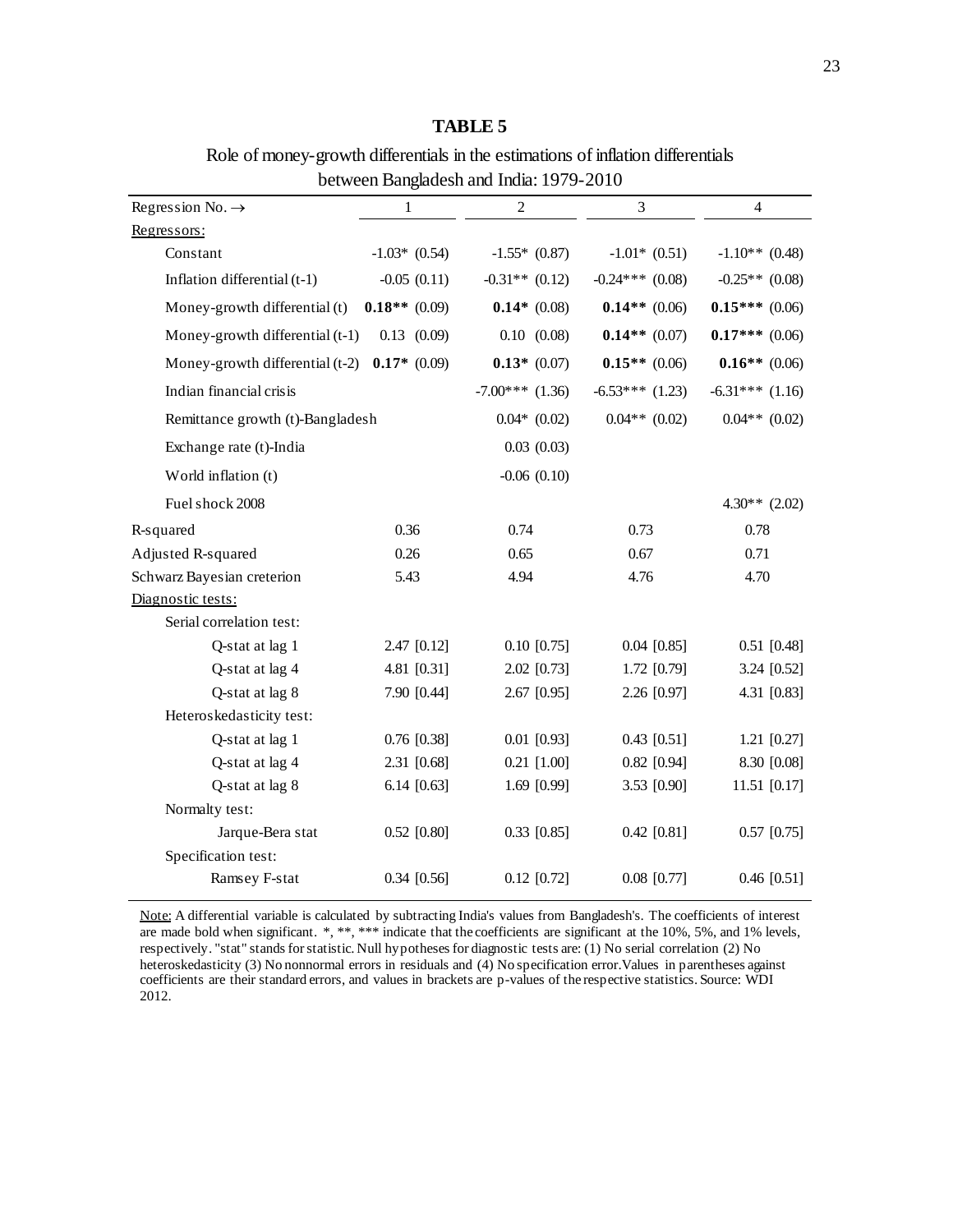

Source: WDI 2012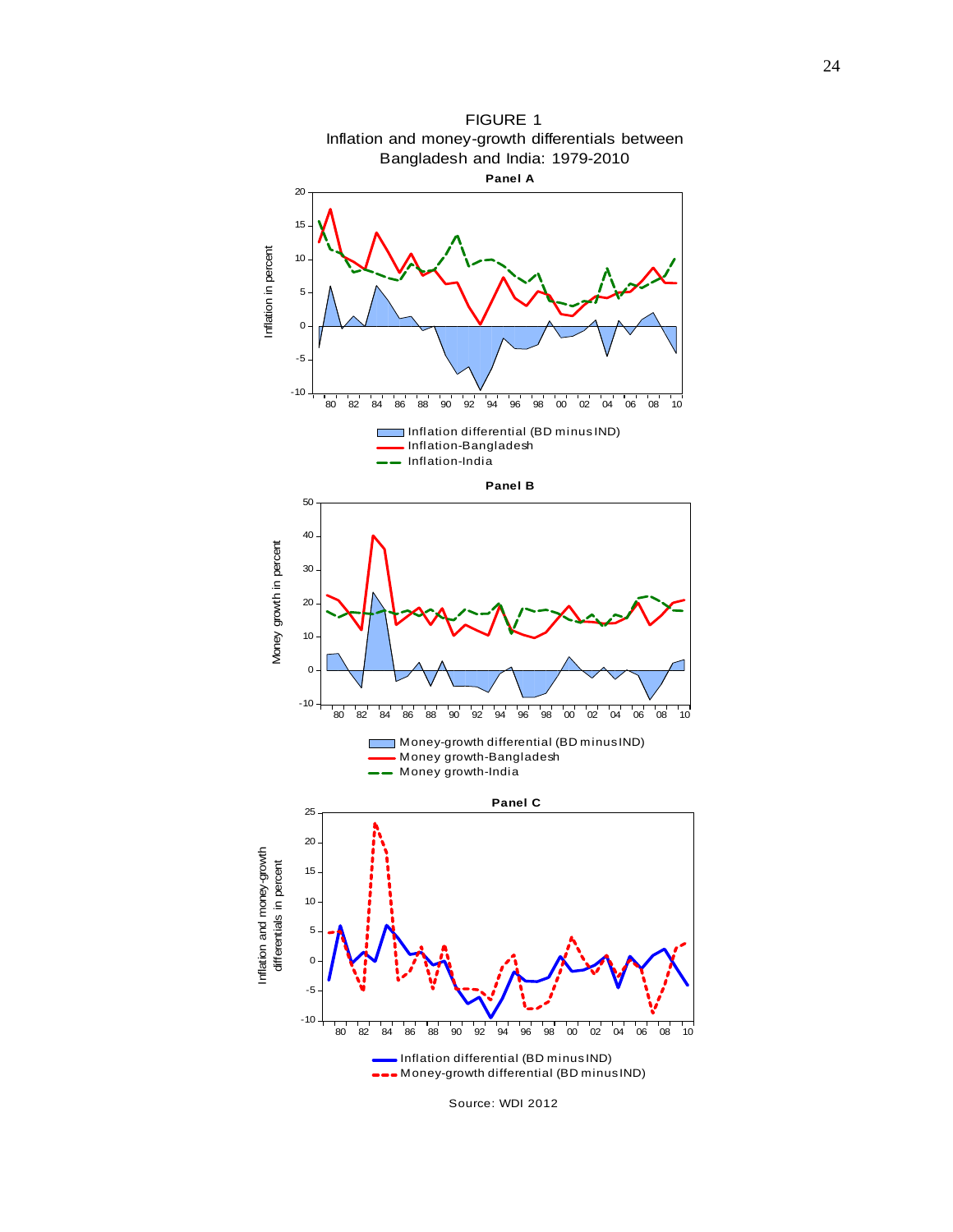

Source: WDI 2012